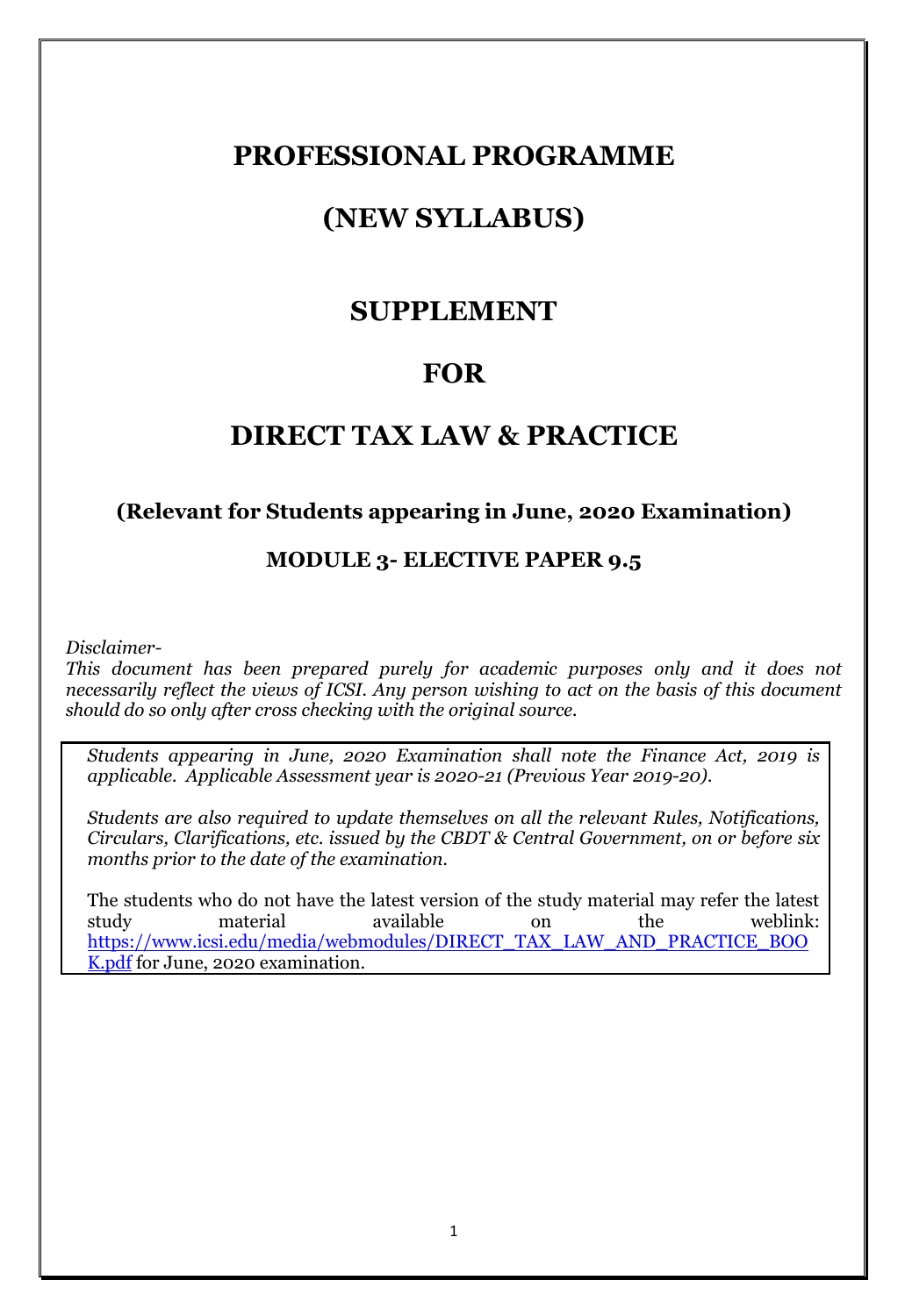#### **TABLE OF CONTENT**

| <b>SUPPLEMENT FOR DIRECT TAX LAW &amp; PRACTICE</b>        |           |
|------------------------------------------------------------|-----------|
|                                                            | Page No.  |
| (MAJOR NOTIFICATIONS AND CIRCULARS JULY 2019- DECEMBER     |           |
| 2019)                                                      |           |
| Income Tax Act, 1961 & Rules 1962 (Relevant Circulars)     | $3-11$    |
| Income Tax Act, 1961 & Rules 1962 (Relevant Notifications) | $12 - 24$ |
|                                                            |           |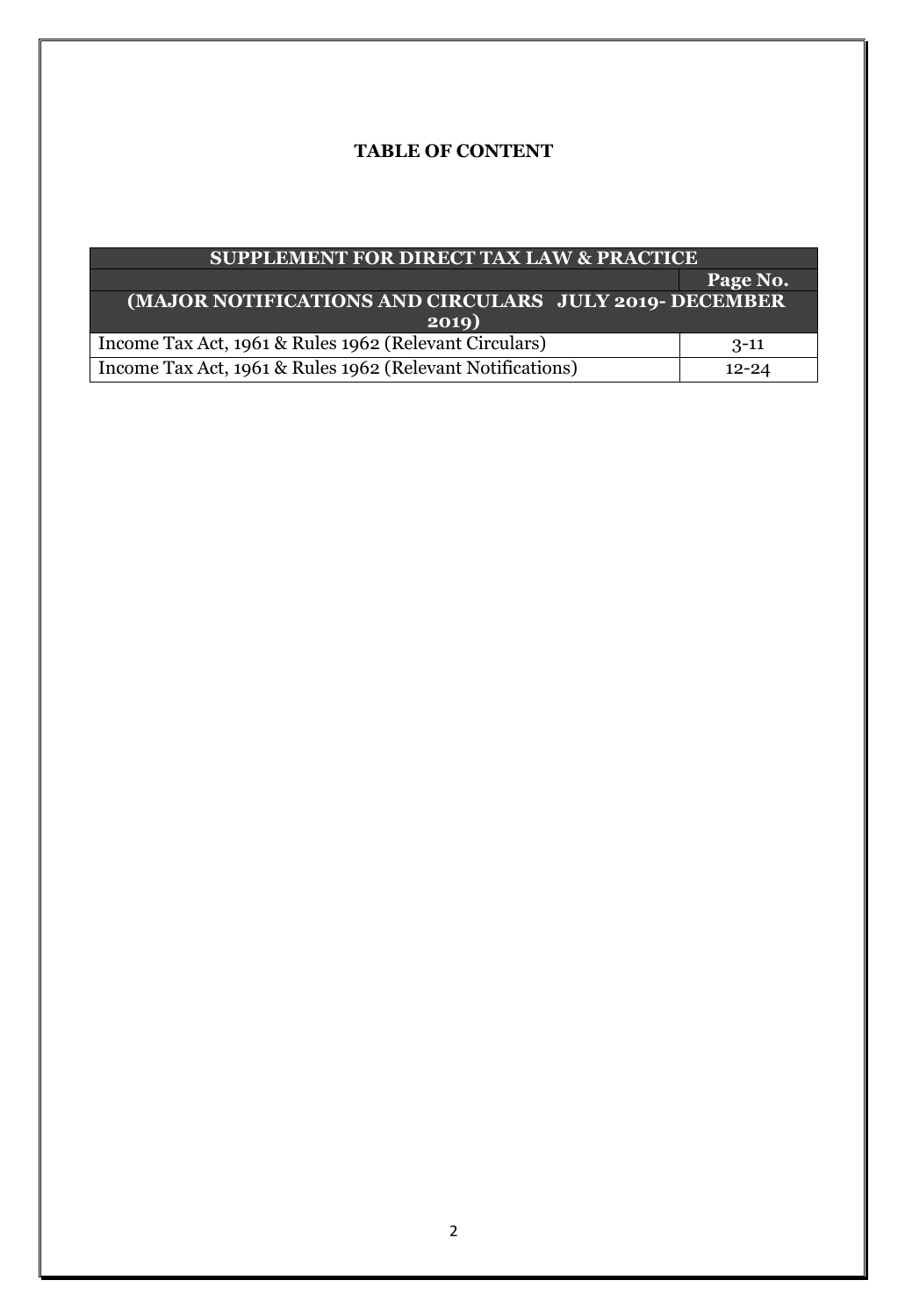## I**NCOME TAX ACT, 1961 & RULES 1962 CIRCULARS**

| Sr. | <b>Updates</b>                                                                                                                                            | <b>Lesson</b> |
|-----|-----------------------------------------------------------------------------------------------------------------------------------------------------------|---------------|
| No. |                                                                                                                                                           | No.           |
| 1.  | Circular No. 14 dated 3th July 2019                                                                                                                       | Lesson        |
|     |                                                                                                                                                           | 1             |
|     | Clarification regarding taxability of income earned by a non-                                                                                             |               |
|     | resident investor from off-shore investments routed through an<br><b>Alternate Investment Fund</b>                                                        |               |
|     |                                                                                                                                                           |               |
|     | The incidence of tax arising from off-shore investment made by a non-resident                                                                             |               |
|     | investor through the AIFs would depend on determination of status of income                                                                               |               |
|     | of non-resident investor as per provisions of section $5(2)$ of the Income-tax                                                                            |               |
|     | Act, 1961 (Act). As per section $5(2)$ of the Act, the income of a person who is                                                                          |               |
|     | non-resident, is liable to be taxed in India if it is received or is deemed to                                                                            |               |
|     | be received in India in such year by or on behalf of such person; or accrues                                                                              |               |
|     | or arises or is deemed to accrue or arise to him in India.                                                                                                |               |
|     | Section 115UB of the Act ('Tax on income of investment fund and its unit                                                                                  |               |
|     | holders) is the applicable provision to determine the income and tax-liability of                                                                         |               |
|     | investment funds & their investors. In this context, investment fund "is defined                                                                          |               |
|     | to mean any fund established or incorporated in India in the form of a trust or                                                                           |               |
|     | a company or a limited liability partnership or a body corporate which has                                                                                |               |
|     | been granted a certificate of registration as a Category I or Category II                                                                                 |               |
|     | Alternative Investment Fund and is regulated under the Securities and                                                                                     |               |
|     | Exchange Board of India (Alternative Investment Fund) Regulations, 2012,<br>made under the Securities and Exchange Board of India Act, 1992 (15 of 1992). |               |
|     | Thus, provisions of section 115UB apply only to Category I or Category II AIFs,                                                                           |               |
|     | as defined in SEBIs regulations.                                                                                                                          |               |
|     |                                                                                                                                                           |               |
|     | By an overriding effect over other provisions of the Act, sub-section (1) of                                                                              |               |
|     | section 115UB of the Act provides that any income accruing or arising to, or                                                                              |               |
|     | received by, a person, being a unit holder of an investment fund, out of                                                                                  |               |
|     | investments made in the investment fund, shall be chargeable to income-tax in                                                                             |               |
|     | the same manner as If it were the income accruing or arising to, or received by,<br>such person had the investments made by the investment fund been made |               |
|     | directly by him and not through the AIF.                                                                                                                  |               |
|     |                                                                                                                                                           |               |
|     | The matter has been considered by the Board. As section 115UB (1) of the Act                                                                              |               |
|     | provides that the investments made by Category I or Category II AIFs are                                                                                  |               |
|     | deemed to have been made by the investor directly, it is hereby clarified that                                                                            |               |
|     | any income in the hands of the non-resident investor from off-shore                                                                                       |               |
|     | investments routed through the Category I or Category II AIF, being a deemed                                                                              |               |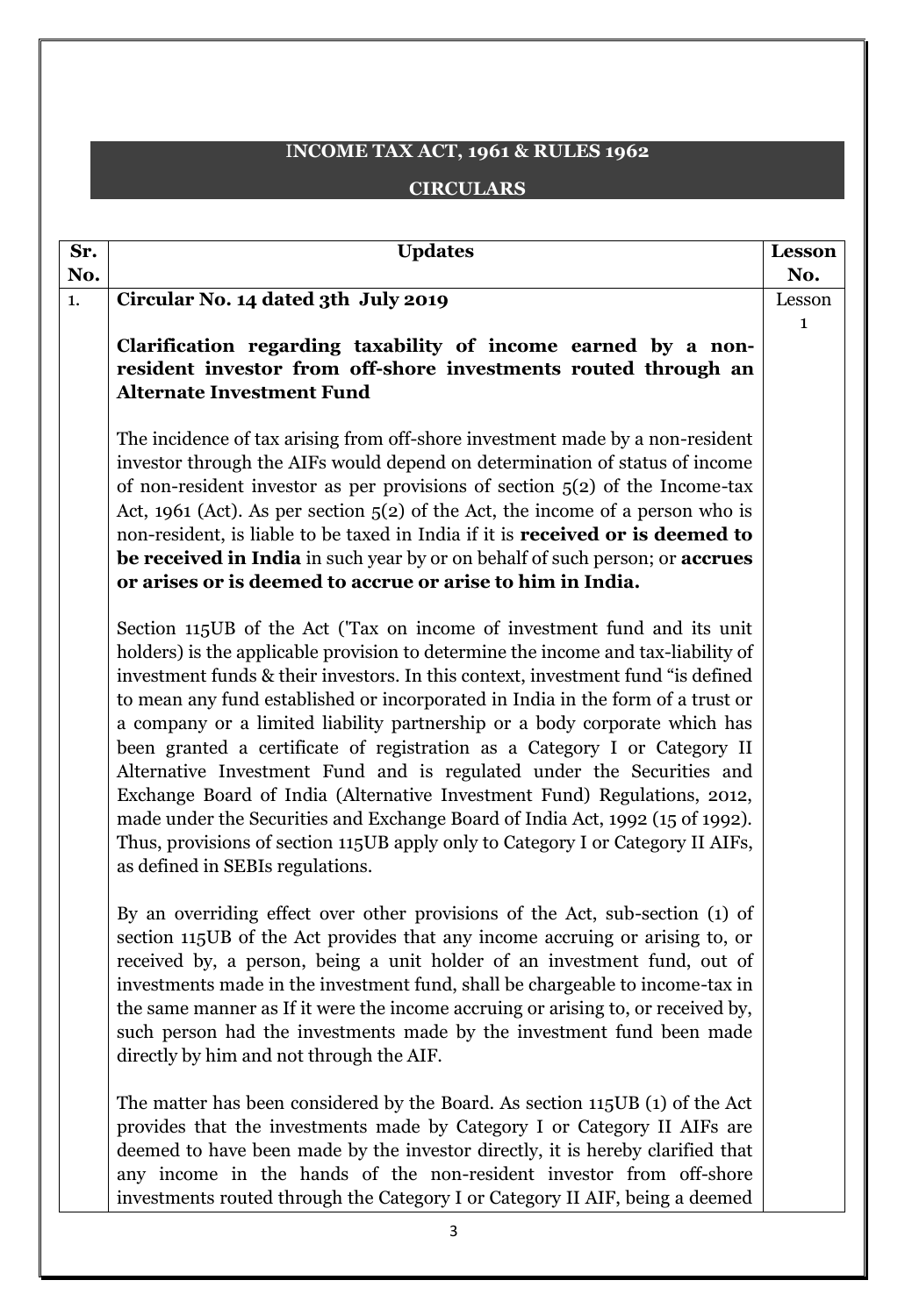|    | direct investment outside India by the non-resident investor, is not taxable in<br>India under section $5(2)$ of the Act.                                                                                                                                                                                                                                                                                                                                                                                   |                                                                                                                                                                                                                                                                                                                                                                                                                 |        |
|----|-------------------------------------------------------------------------------------------------------------------------------------------------------------------------------------------------------------------------------------------------------------------------------------------------------------------------------------------------------------------------------------------------------------------------------------------------------------------------------------------------------------|-----------------------------------------------------------------------------------------------------------------------------------------------------------------------------------------------------------------------------------------------------------------------------------------------------------------------------------------------------------------------------------------------------------------|--------|
|    | It is further clarified that loss arising from the off-shore investment relating to<br>II AIF.                                                                                                                                                                                                                                                                                                                                                                                                              | non-resident investor, being an exempt 1055, shall not be allowed to be set-off<br>or carried-forward and set off against the income of the Category I or Category                                                                                                                                                                                                                                              |        |
|    | Further details: https://www.incometaxindia.gov.in/communications/circular/circular no 14 2019.pdf                                                                                                                                                                                                                                                                                                                                                                                                          |                                                                                                                                                                                                                                                                                                                                                                                                                 |        |
| 2. | Circular No. 17 Dared: 8th August 2019                                                                                                                                                                                                                                                                                                                                                                                                                                                                      |                                                                                                                                                                                                                                                                                                                                                                                                                 | Lesson |
|    | Further Enhancement of Monetary limits for filing of appeals by the<br>and SLPs/appeals before Supreme Court - Amendment to Circular 3<br>of 2018 - Measures for reducing litigation                                                                                                                                                                                                                                                                                                                        | Department before Income Tax Appellate Tribunal, High Courts                                                                                                                                                                                                                                                                                                                                                    | 9      |
|    | <b>Appeals/SLPs</b><br>in<br><b>Income-tax matters</b>                                                                                                                                                                                                                                                                                                                                                                                                                                                      | <b>Monetary Limit (Rs.)</b>                                                                                                                                                                                                                                                                                                                                                                                     |        |
|    | <b>Before Appellate Tribunal</b>                                                                                                                                                                                                                                                                                                                                                                                                                                                                            | 50,00,000                                                                                                                                                                                                                                                                                                                                                                                                       |        |
|    | <b>Before High Court</b>                                                                                                                                                                                                                                                                                                                                                                                                                                                                                    | 1,00.00.000                                                                                                                                                                                                                                                                                                                                                                                                     |        |
|    | <b>Before Supreme Court</b>                                                                                                                                                                                                                                                                                                                                                                                                                                                                                 | 2.00.00,000                                                                                                                                                                                                                                                                                                                                                                                                     |        |
|    | Further, with a view to provide parity in filing of appeals in scenarios where<br>year vis-a-vis where composite order for more than one assessment years is<br>passed, para 5 of the circular is substituted by the following para:<br>assessment year in respect of the disputed issues in the case of every assessee.<br>in which the tax effect in respect of the disputed issues exceeds the monetary<br>year or years in which the tax effect is less than the monetary limit specified in<br>para 3. | separate order is passed by higher appellate authorities for each assessment<br>"The Assessing Officer shall calculate the tax effect separately for every<br>If, in the case of an assessee, the disputed issues arise in more than one<br>assessment year, appeal can be filed in respect of such assessment year or years<br>limit specified in para 3. No appeal shall be filed in respect of an assessment |        |
|    | more than one assesse, each assessee shall be dealt with separately."                                                                                                                                                                                                                                                                                                                                                                                                                                       | Further, even in the case of composite order of any High Court or appellate<br>authority which involves more than one assessment year and common issues in<br>more than one assessment year, no appeal shall be filed in respect of an<br>assessment year or years in which the tax effect is less than the monetary limit<br>specified in para 3. In case where a composite order / judgement involves         |        |
|    | Further details: https://www.incometaxindia.gov.in/communications/circular/circular 17 2019.pdf                                                                                                                                                                                                                                                                                                                                                                                                             |                                                                                                                                                                                                                                                                                                                                                                                                                 |        |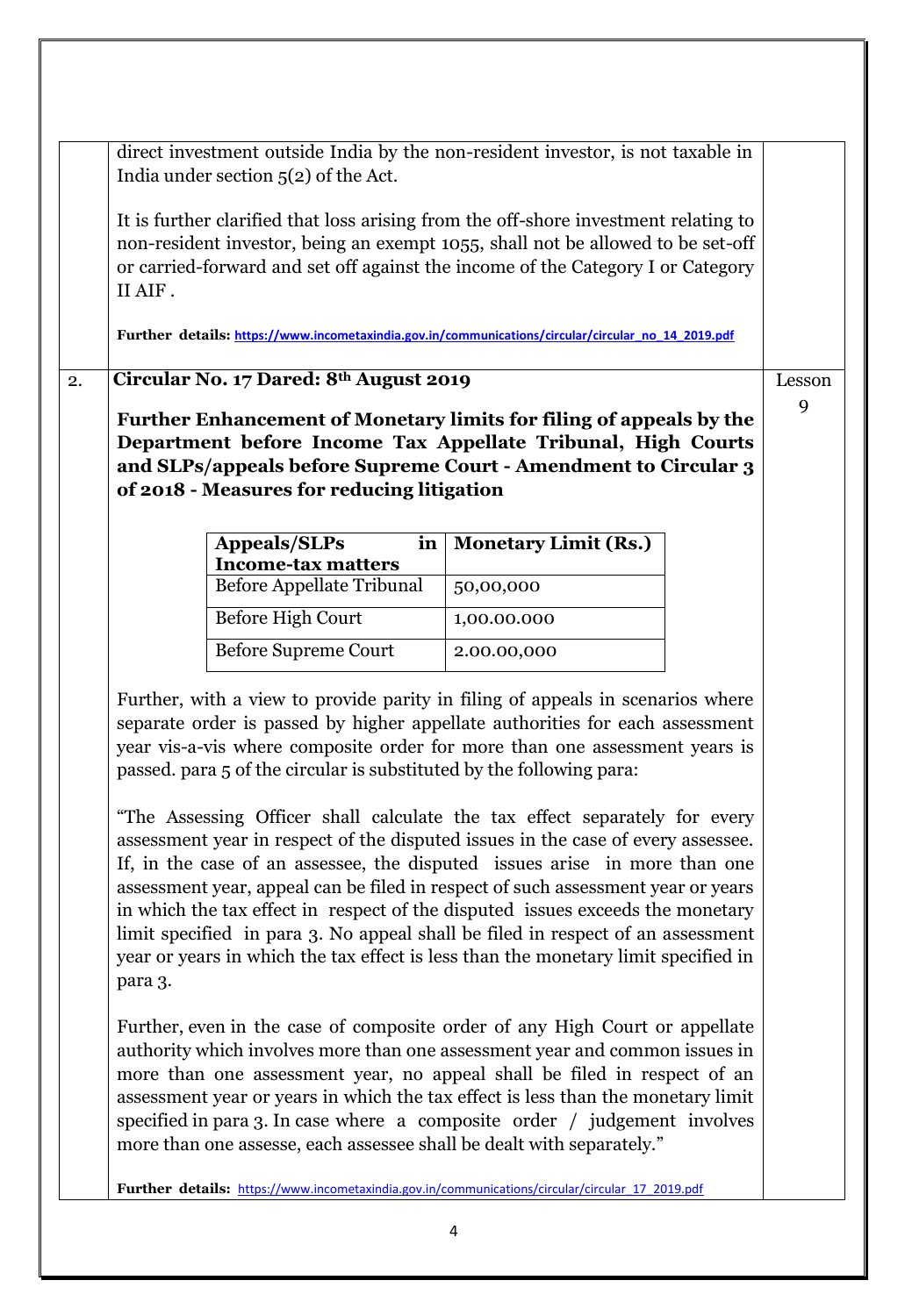| 3. | Circular No. 18 Dated: 8th August, 2019                                                                                                                                                                                                                                                                                                                                                                                                                                                                                                                                                                                                                                                                                                                                                                                                                                                                                                                                                                                                                                                                                                                                                                                                                                                                                                                                                                                                                                                                                                                                                                                                                               | Lesson |
|----|-----------------------------------------------------------------------------------------------------------------------------------------------------------------------------------------------------------------------------------------------------------------------------------------------------------------------------------------------------------------------------------------------------------------------------------------------------------------------------------------------------------------------------------------------------------------------------------------------------------------------------------------------------------------------------------------------------------------------------------------------------------------------------------------------------------------------------------------------------------------------------------------------------------------------------------------------------------------------------------------------------------------------------------------------------------------------------------------------------------------------------------------------------------------------------------------------------------------------------------------------------------------------------------------------------------------------------------------------------------------------------------------------------------------------------------------------------------------------------------------------------------------------------------------------------------------------------------------------------------------------------------------------------------------------|--------|
|    | Clarification in respect of filling-up of the ITR forms for the<br><b>Assessment Year 2019-20</b>                                                                                                                                                                                                                                                                                                                                                                                                                                                                                                                                                                                                                                                                                                                                                                                                                                                                                                                                                                                                                                                                                                                                                                                                                                                                                                                                                                                                                                                                                                                                                                     | 9      |
|    | Further details: https://www.incometaxindia.gov.in/communications/circular/circular 18 2019.pdf                                                                                                                                                                                                                                                                                                                                                                                                                                                                                                                                                                                                                                                                                                                                                                                                                                                                                                                                                                                                                                                                                                                                                                                                                                                                                                                                                                                                                                                                                                                                                                       |        |
| 4. | Circular No. 19 Dated: 14th August, 20 19                                                                                                                                                                                                                                                                                                                                                                                                                                                                                                                                                                                                                                                                                                                                                                                                                                                                                                                                                                                                                                                                                                                                                                                                                                                                                                                                                                                                                                                                                                                                                                                                                             | Lesson |
|    | <b>Generation/Allotment/Quoting of Document Identification Number</b><br>in Notice/Order/Summons/letter/correspondence issued by the<br><b>Income-tax Department</b>                                                                                                                                                                                                                                                                                                                                                                                                                                                                                                                                                                                                                                                                                                                                                                                                                                                                                                                                                                                                                                                                                                                                                                                                                                                                                                                                                                                                                                                                                                  | 9      |
|    | With the launch of various e-governance initiatives, Income-tax Department is<br>moving toward total computerization of its work. This' has led to a significant<br>improvement in delivery of services and has also brought greater transparency<br>in the functioning of the tax-administration. Presently, almost all notices and<br>orders are being generated electronically on the Income Tax Business<br>Application (ITBA) platform. However, it has been brought to the notice of the<br>Central Board of Direct Taxes (the Board) that there have been some instances<br>in which the notice, order, summons, letter and any correspondence<br>(hereinafter referred to as "communication") were found to have been issued<br>manually, without maintaining a proper audit trail of such communication.<br>In order to prevent such instances and to maintain proper audit trail of all<br>communication, the Board in exercise of power under section 119 of the<br>Income-tax Act, 1961 (hereinafter referred to as "the Act"), has decided that no<br>communication shall be issued by any income-tax authority relating to<br>assessment, appeals, orders, statutory or otherwise, exemptions, enquiry,<br>investigation, verification of information, penalty, prosecution, rectification,<br>approval etc to the assessee or any other person, on or after the 1 <sup>st</sup> day of<br>October, 20 19 unless a computer-generated Document Identification Number<br>(DIN) has been allotted and is duly quoted in the body of such communication<br>Further details: https://www.incometaxindia.gov.in/communications/circular/circular 19 2019.pdf |        |
| 5. | Circular No. 21 Dated: 27th August, 2019                                                                                                                                                                                                                                                                                                                                                                                                                                                                                                                                                                                                                                                                                                                                                                                                                                                                                                                                                                                                                                                                                                                                                                                                                                                                                                                                                                                                                                                                                                                                                                                                                              | Lesson |
|    |                                                                                                                                                                                                                                                                                                                                                                                                                                                                                                                                                                                                                                                                                                                                                                                                                                                                                                                                                                                                                                                                                                                                                                                                                                                                                                                                                                                                                                                                                                                                                                                                                                                                       | 9      |
|    | Clarifications in respect of filling-up of the ITR forms for the<br><b>Assessment Year 2019-20</b>                                                                                                                                                                                                                                                                                                                                                                                                                                                                                                                                                                                                                                                                                                                                                                                                                                                                                                                                                                                                                                                                                                                                                                                                                                                                                                                                                                                                                                                                                                                                                                    |        |
|    | The Income-tax Return (ITR) forms for the Assessment Year (A.Y.) 2019-20<br>were notified vide notification bearing G.S.R. $279(E)$ dated the oist day of<br>April, 2019. Subsequently, instructions for filing ITR forms were issued and<br>the software utility for e-filing of all the ITR forms were also released. After<br>notification of the ITR forms, various queries were raised by the stakeholders<br>in respect of filling-up of the ITR forms. The queries were examined in the<br>Board and a clarification was issued vide Circular No. 18 of 2019 dated<br>08.08.2019 to address the concerns raised.                                                                                                                                                                                                                                                                                                                                                                                                                                                                                                                                                                                                                                                                                                                                                                                                                                                                                                                                                                                                                                               |        |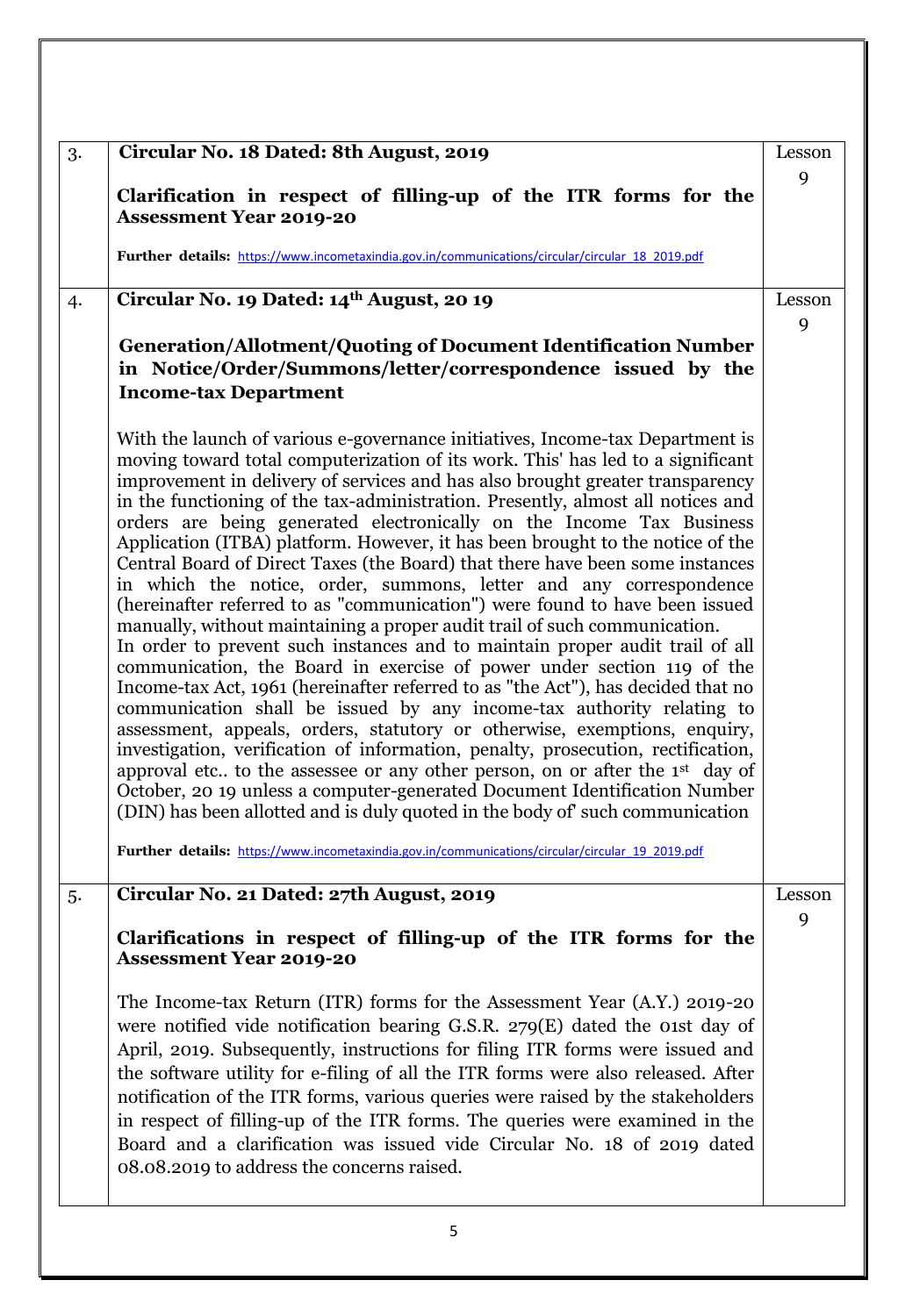|    | Subsequently, further representations have been received on certain issues<br>relating to filing of ITR Forms. Accordingly, clarifications are issued in partial<br>modification of Circular No. 18 of 2019.                                                                                                                                                                                                                                                                                                                                                      |        |
|----|-------------------------------------------------------------------------------------------------------------------------------------------------------------------------------------------------------------------------------------------------------------------------------------------------------------------------------------------------------------------------------------------------------------------------------------------------------------------------------------------------------------------------------------------------------------------|--------|
|    | In ITR Form-2 and ITR Form-3, in Part-A General, at column (h), the taxpayer<br>is required to state whether he was Director in a company at any time during<br>the previous year. In case of an affirmative answer, the taxpayer is further<br>required to disclose following information relating to each company in which<br>he was a Director:-<br>Name of Company<br>PAN                                                                                                                                                                                     |        |
|    | Whether its shares are listed or unlisted<br>Director Identification Number (DIN)                                                                                                                                                                                                                                                                                                                                                                                                                                                                                 |        |
|    |                                                                                                                                                                                                                                                                                                                                                                                                                                                                                                                                                                   |        |
|    | Further details: https://www.incometaxindia.gov.in/communications/circular/circular 21 19.pdf                                                                                                                                                                                                                                                                                                                                                                                                                                                                     |        |
| 6. | Circular No. 22 Dated: 30th August 2019                                                                                                                                                                                                                                                                                                                                                                                                                                                                                                                           | Lesson |
|    | <b>Consolidated circular for assessment of Startups</b>                                                                                                                                                                                                                                                                                                                                                                                                                                                                                                           | 9      |
|    | In order to provide hassle-free tax environment to the Startups, a series of                                                                                                                                                                                                                                                                                                                                                                                                                                                                                      |        |
|    | announcements have been made by the Hon'ble Finance Minister in her                                                                                                                                                                                                                                                                                                                                                                                                                                                                                               |        |
|    | Budget Speech of 2019 and also on 23rd August, 2019. To give effect to these<br>announcements, the Central Board of Direct Taxes (CBDT) has issued various                                                                                                                                                                                                                                                                                                                                                                                                        |        |
|    | circulars/ clarifications in the matter. This circular consolidates all these                                                                                                                                                                                                                                                                                                                                                                                                                                                                                     |        |
|    | circulars and further clarifies the following:                                                                                                                                                                                                                                                                                                                                                                                                                                                                                                                    |        |
|    | Procedure for pending assessment of the Startups,<br>$\bullet$                                                                                                                                                                                                                                                                                                                                                                                                                                                                                                    |        |
|    | Time limit for Completion of pending assessments of the Startups,<br>$\bullet$                                                                                                                                                                                                                                                                                                                                                                                                                                                                                    |        |
|    | Procedure for addition made $U/S$ 56 (2)(vii b) in the past assessment                                                                                                                                                                                                                                                                                                                                                                                                                                                                                            |        |
|    | Constitution of Startup cell                                                                                                                                                                                                                                                                                                                                                                                                                                                                                                                                      |        |
|    | Further details: https://www.incometaxindia.gov.in/communications/circular/circular 22 2019.pdf                                                                                                                                                                                                                                                                                                                                                                                                                                                                   |        |
| 7. | Circular No. 23 Dared 6th September 2019                                                                                                                                                                                                                                                                                                                                                                                                                                                                                                                          | Lesson |
|    | Exception to monetary limits for filing appeals specified in any                                                                                                                                                                                                                                                                                                                                                                                                                                                                                                  | 9      |
|    | Circular issued under Section 268A of the Income-tax Act, 1961                                                                                                                                                                                                                                                                                                                                                                                                                                                                                                    |        |
|    | Section 268A of the Income-tax Act, 1961 (the Act), laying down monetary<br>limits and other conditions for filing of departmental appeals before Income<br>Tax Appellate Tribunal (ITA T), High Courts and SLPs/appeals before Supreme<br>Court.                                                                                                                                                                                                                                                                                                                 |        |
|    | Several references have been received by the Board that in large number of<br>cases where organised tax-evasion scam is noticed through bogus Long-Term<br>Capital Gain (LTCG)/Short Term Capital Loss (STCL) on penny stocks and<br>department is unable to pursue the cases in higher judicial fora on account of<br>enhanced monetary limits. It has been reported that in large number of cases,<br>ITA Ts and High Court have recognized the unique modus operandi involved in<br>such scam and have passed judgements in favour of the revenue. However, in |        |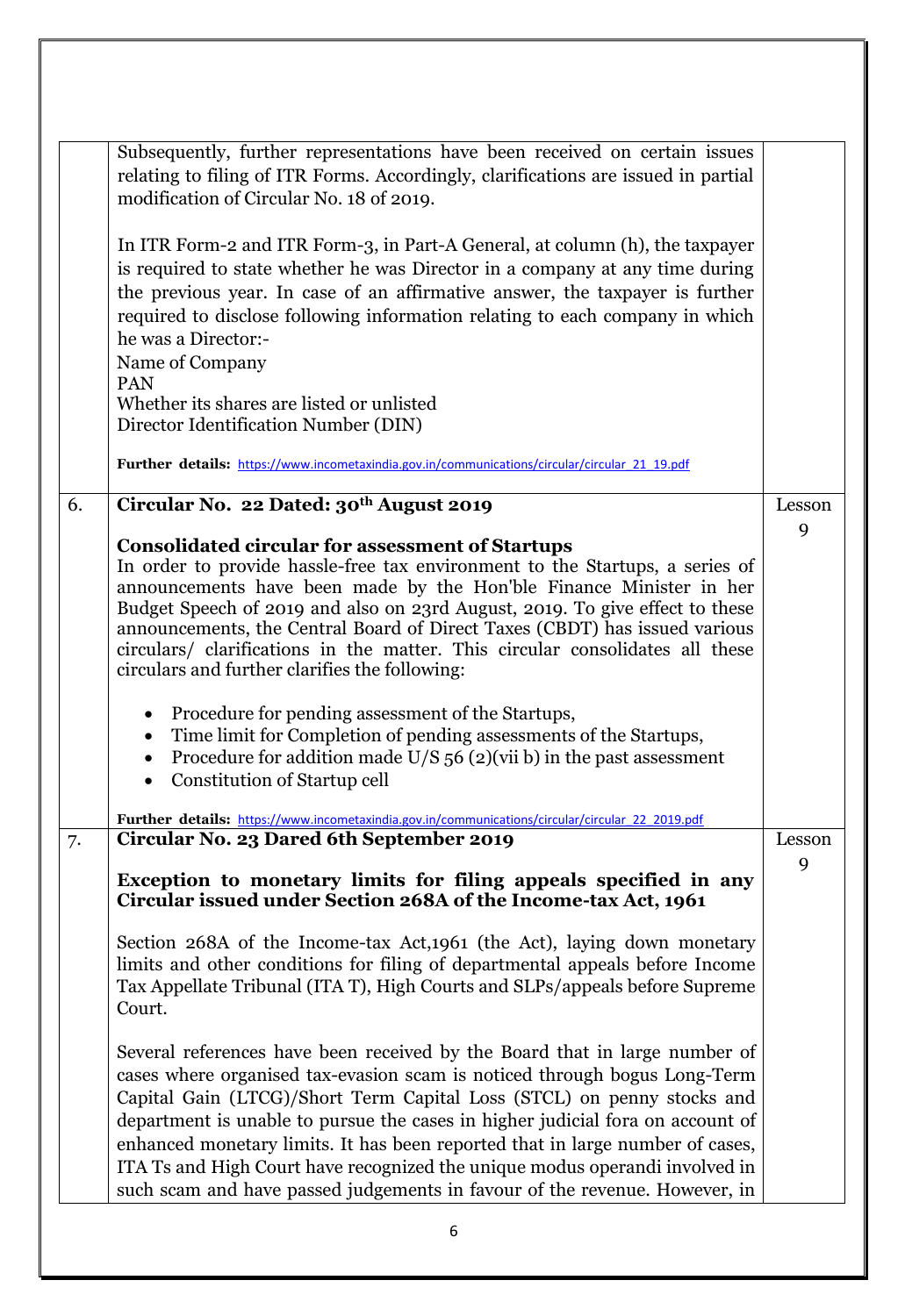|    | cases where some appellate fora have not given due consideration to position of<br>law or facts investigated by the department, there is no remedy available with<br>the department for filing further appeal in view of the prescribed monetary<br>limits.                                                                                                                                                                                                                                                                                                                                              |        |
|----|----------------------------------------------------------------------------------------------------------------------------------------------------------------------------------------------------------------------------------------------------------------------------------------------------------------------------------------------------------------------------------------------------------------------------------------------------------------------------------------------------------------------------------------------------------------------------------------------------------|--------|
|    | In this context, Board has decided that not with standing anything contained in<br>any circular issued U/S 268A specifying monetary limits for filing of<br>departmental appeals before Income Tax Appellate Tribunal (IT AT), High<br>Courts and SLPs/appeals before Supreme Court, appeals may be filed on<br>merits as an exception to said circular, where Board, by way of special order<br>direct filing of appeal on merit in cases involved in organised tax evasion<br>activity.                                                                                                                |        |
|    | Further details: https://www.incometaxindia.gov.in/communications/circular/circular 23 2019.pdf                                                                                                                                                                                                                                                                                                                                                                                                                                                                                                          |        |
| 8. | Circular No. 24 Dared 9th September 2019                                                                                                                                                                                                                                                                                                                                                                                                                                                                                                                                                                 | Lesson |
|    | Procedure for identification and processing of cases for prosecution                                                                                                                                                                                                                                                                                                                                                                                                                                                                                                                                     | 9      |
|    | under Direct Tax Laws<br>Prosecution is a criminal proceeding. Therefore, based upon evidence<br>gathered, offence and crime as defined in the relevant provision of the Act, the<br>offence has to be proved beyond reasonable doubt. To ensure that only<br>deserving cases get prosecuted the Central Board of Direct Taxes in exercise of<br>powers under section 119 of the Act lays down the following criteria for<br>launching prosecution in respect of the following categories of offences.                                                                                                   |        |
|    | Offences u/s 276B: Failure to pay tax to the credit of Central<br>I.<br><b>Government under Chapter XII-D or XVII-B</b><br>Cases where non-payment of tax deducted at source is Rs. 25 Lakhs or<br>below, and the delay in deposit is less than 60 days from the due date,<br>shall not be processed for prosecution in normal circumstances. In case<br>of exceptional cases like, habitual defaulters, based on particular facts<br>and circumstances of each case, prosecution may be initiated only with<br>the previous administrative approval of the Collegium of two<br>CCIT/DGIT rank officers. |        |
|    | II.<br>Offences u/s 276BB: Failure to pay the tax collected at source.<br>Same approach                                                                                                                                                                                                                                                                                                                                                                                                                                                                                                                  |        |
|    | III.<br><b>Offences <math>u/s</math> 276C(1):</b> Willful attempt to evade tax, etc. Cases where<br>the amount sought to be evaded or tax on under-reported income is<br>Rs. 25 Lakhs or below, shall not be processed for prosecution except<br>with the previous administrative approval of the Collegium of two<br>CCIT/DGIT rank officers. Further, prosecution under this section shall<br>be launched only after the confirmation of the order imposing penalty<br>by the Income Tax Appellate Tribunal.                                                                                           |        |
|    | Offences Ills 276CC: Failure to furnish returns of income.<br>IV.<br>Cases where the amount of tax, which would have been evaded if the<br>failure had not been discovered, is Rs. 25 Lakhs or below, shall not be<br>processed for prosecution except with the previous administrative                                                                                                                                                                                                                                                                                                                  |        |
|    | 7                                                                                                                                                                                                                                                                                                                                                                                                                                                                                                                                                                                                        |        |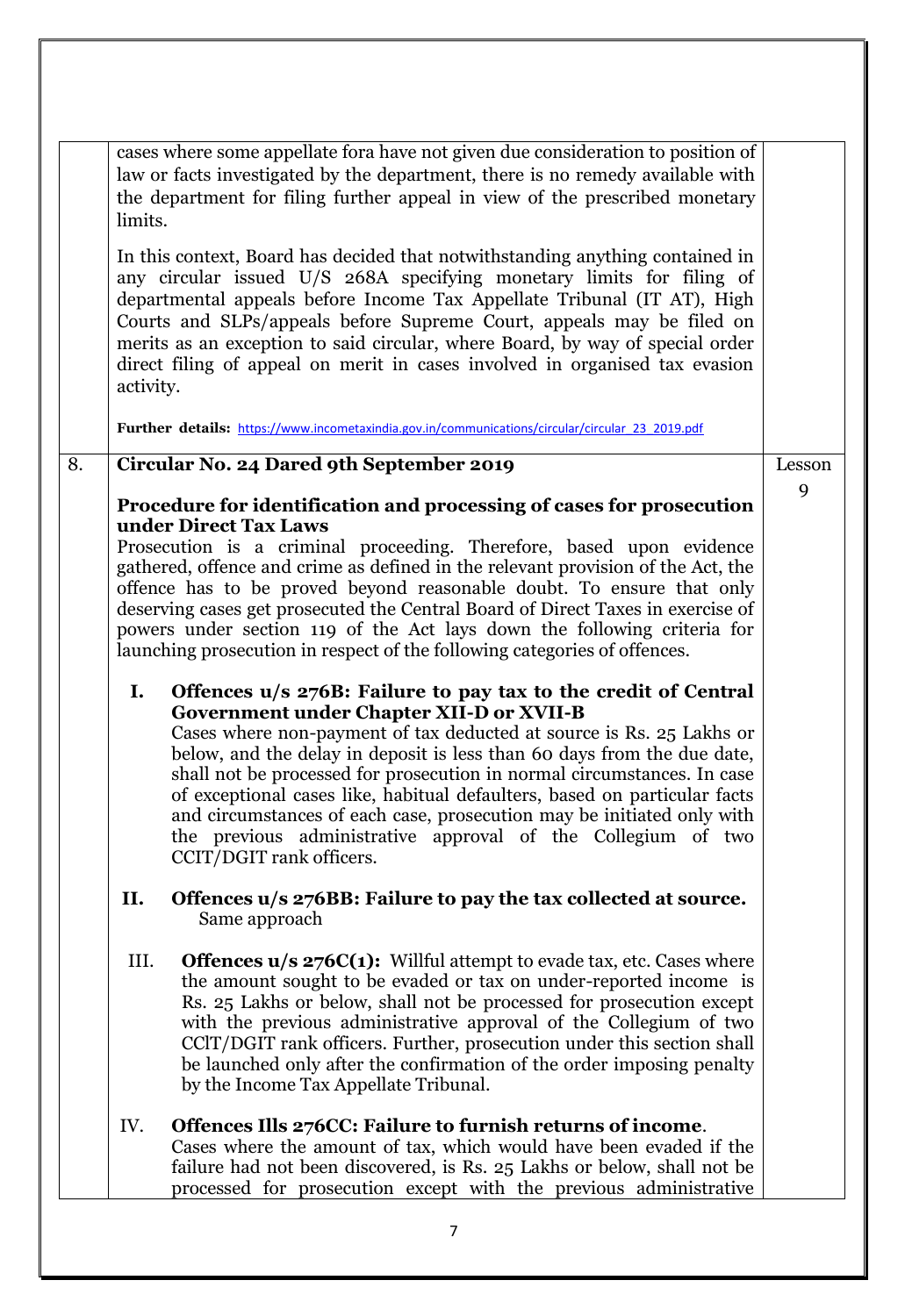| Further details: https://www.incometaxindia.gov.in/communications/circular/circular-24-<br>2019-11-09-2019.pdf<br>Circular No. 25 Dated 9th September 2019<br>9.<br>Relaxation of time-Compounding of Offences under Direct Tax<br><b>Laws-One-time measure</b><br>The Central Board of Direct Taxes (CBDT) has been issuing guidelines from<br>time to time for compounding of offences under the Direct Tax Laws,<br>prescribing the eligibility conditions. One of the conditions for filing of<br>Compounding application is that, it should be filed within 12 months from<br>filing of complaint in the court.<br>Cases have been brought to the notice of CBDT where the taxpayers could not<br>apply for Compounding of the Offence, as the compounding application was<br>filed beyond 12 months, in view of para 8(vii) of the Guidelines for<br>Compounding of Offences under Direct Tax Laws, 2014 dated 23.12.2014 or in<br>view of para 7(ii) of the Guidelines for Compounding of Offences under Direct<br>Tax Laws, 2019 dated 14.06.2019.<br>With a view to mitigate unintended hardship to taxpayers in deserving cases,<br>and to reduce the pendency of existing prosecution cases before the courts, the<br>CBDT clarifies that as a one-time measure, the condition that compounding<br>application shall be filed within 12 months, is hereby relaxed, under the<br>following conditions:<br>i. Such application shall be tiled before the Competent<br>Authority i.e. the Pro CCIT/CCIT/Pr. DGIT/DGIT concerned,<br>on or before 31.12.2019.<br>ii. Relaxation shall not be available in respect of an offence<br>which is generally/normally not compoundable, in view of<br>Para 8.1 of the Guidelines dated 14.06.2019.<br>For the purposes of this Circular, application can be filed in all such cases<br>where-<br>a) prosecution proceedings are pending before any court of law for more<br>than 12 months, or<br>b) any compounding application for an offence filed previously was<br>withdrawn by the applicant solely for the reason that such application<br>was filed beyond 12 months, or<br>c) any compounding application for an offence had been rejected | approval of the Collegium of two CClT/DGIT rank officers. |        |
|-----------------------------------------------------------------------------------------------------------------------------------------------------------------------------------------------------------------------------------------------------------------------------------------------------------------------------------------------------------------------------------------------------------------------------------------------------------------------------------------------------------------------------------------------------------------------------------------------------------------------------------------------------------------------------------------------------------------------------------------------------------------------------------------------------------------------------------------------------------------------------------------------------------------------------------------------------------------------------------------------------------------------------------------------------------------------------------------------------------------------------------------------------------------------------------------------------------------------------------------------------------------------------------------------------------------------------------------------------------------------------------------------------------------------------------------------------------------------------------------------------------------------------------------------------------------------------------------------------------------------------------------------------------------------------------------------------------------------------------------------------------------------------------------------------------------------------------------------------------------------------------------------------------------------------------------------------------------------------------------------------------------------------------------------------------------------------------------------------------------------------------------------------------------------------------------------------|-----------------------------------------------------------|--------|
|                                                                                                                                                                                                                                                                                                                                                                                                                                                                                                                                                                                                                                                                                                                                                                                                                                                                                                                                                                                                                                                                                                                                                                                                                                                                                                                                                                                                                                                                                                                                                                                                                                                                                                                                                                                                                                                                                                                                                                                                                                                                                                                                                                                                     |                                                           |        |
|                                                                                                                                                                                                                                                                                                                                                                                                                                                                                                                                                                                                                                                                                                                                                                                                                                                                                                                                                                                                                                                                                                                                                                                                                                                                                                                                                                                                                                                                                                                                                                                                                                                                                                                                                                                                                                                                                                                                                                                                                                                                                                                                                                                                     |                                                           | Lesson |
|                                                                                                                                                                                                                                                                                                                                                                                                                                                                                                                                                                                                                                                                                                                                                                                                                                                                                                                                                                                                                                                                                                                                                                                                                                                                                                                                                                                                                                                                                                                                                                                                                                                                                                                                                                                                                                                                                                                                                                                                                                                                                                                                                                                                     |                                                           | 9      |
|                                                                                                                                                                                                                                                                                                                                                                                                                                                                                                                                                                                                                                                                                                                                                                                                                                                                                                                                                                                                                                                                                                                                                                                                                                                                                                                                                                                                                                                                                                                                                                                                                                                                                                                                                                                                                                                                                                                                                                                                                                                                                                                                                                                                     |                                                           |        |
|                                                                                                                                                                                                                                                                                                                                                                                                                                                                                                                                                                                                                                                                                                                                                                                                                                                                                                                                                                                                                                                                                                                                                                                                                                                                                                                                                                                                                                                                                                                                                                                                                                                                                                                                                                                                                                                                                                                                                                                                                                                                                                                                                                                                     |                                                           |        |
|                                                                                                                                                                                                                                                                                                                                                                                                                                                                                                                                                                                                                                                                                                                                                                                                                                                                                                                                                                                                                                                                                                                                                                                                                                                                                                                                                                                                                                                                                                                                                                                                                                                                                                                                                                                                                                                                                                                                                                                                                                                                                                                                                                                                     |                                                           |        |
| previously solely for technical reasons.                                                                                                                                                                                                                                                                                                                                                                                                                                                                                                                                                                                                                                                                                                                                                                                                                                                                                                                                                                                                                                                                                                                                                                                                                                                                                                                                                                                                                                                                                                                                                                                                                                                                                                                                                                                                                                                                                                                                                                                                                                                                                                                                                            |                                                           |        |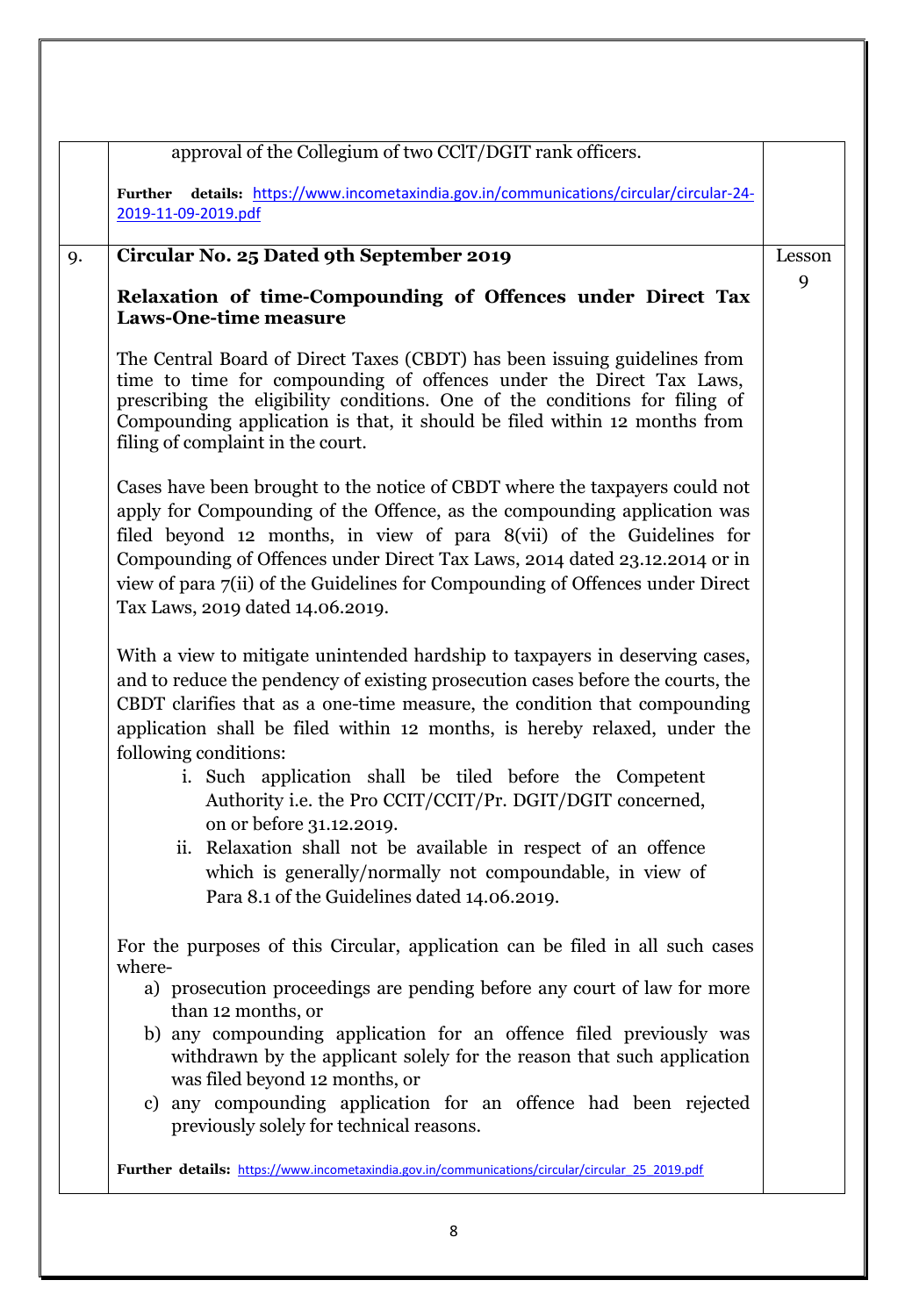#### 10. **Circular No. 27 Dated: 26th September 2019**

#### **Conduct of assessment proceedings through 'E-Proceeding' facility during financial year 2019-20**

The Central Board of Direct Taxes ('Board'), hereby directs as under:

- i. In all cases (other than the cases covered under the E-Assessment scheme, 2019' notified by the Board), where assessment is to be framed under section 143(3) of the Act during the financial year 2019-20, it is hereby directed that such assessment proceedings shall be conducted electronically subject to exceptions in para below. Consequently, assessees are required to produce/ cause to produce their response/evidence to any notice/ communication/ show-cause issued by the Assessing Officer electronically (unless specified otherwise) through their 'E-filing' account on the 'E-filing' portal. For smooth conduct of assessment proceedings through 'E-Proceeding', it is further directed that requisition of information in cases under ' E-Proceeding' should be sought after a careful scrutiny of case records.
- ii. In following cases, where assessment is to be framed during the financial year 2019- 20, 'E-Proceeding' shall not be mandatory:
	- a. Where assessment is to be framed under section(s) 153A, 153C and 144 of the Act. In respect of assessments to be framed under section 147 of the Act, any relaxation from e-proceeding due to the difficulties in migration of data from ITO to ITBA etc. shall be dealt as per clause (f) below;
	- b. In set-aside assessments;
	- c. Assessments being framed in non-PAN cases;
	- d. Cases where Income-tax return was filed in paper mode and the assessee concerned does not yet have an 'E-filing' account;
	- e. In all cases at stations connected through the VSAT or with limited capacity of bandwidth (list of such stations shall be specified by the Pr. DGIT (System));
	- f. In cases covered under para 1 (i) above, the jurisdictional Pr. CIT/CIT, in extraordinary circumstances such as complexities of the case or administrative difficulties in conduct of assessment through 'E-Proceeding', can permit conduct of assessment proceedings through the conventional mode. It is hereby further directed that Pr.CIT/CIT is required to provide such relaxation only in extraordinary circumstances after examining the necessity for such relaxation and recording the reasons for providing such relaxations.
- (i) The notices and departmental communications in such cases shall be strictly governed by the guidelines issued by CBDT vide its Circular No.19/2019 dated 14.08.2019 regarding generation/allotment/quoting of Document Identification Number (DIN).
- (ii) In cases where assessment proceedings are being carried out through the 'E- Proceeding' as per para 1 (i) above, personal hearing/ attendance may take place in following situation(s):

Lesson

9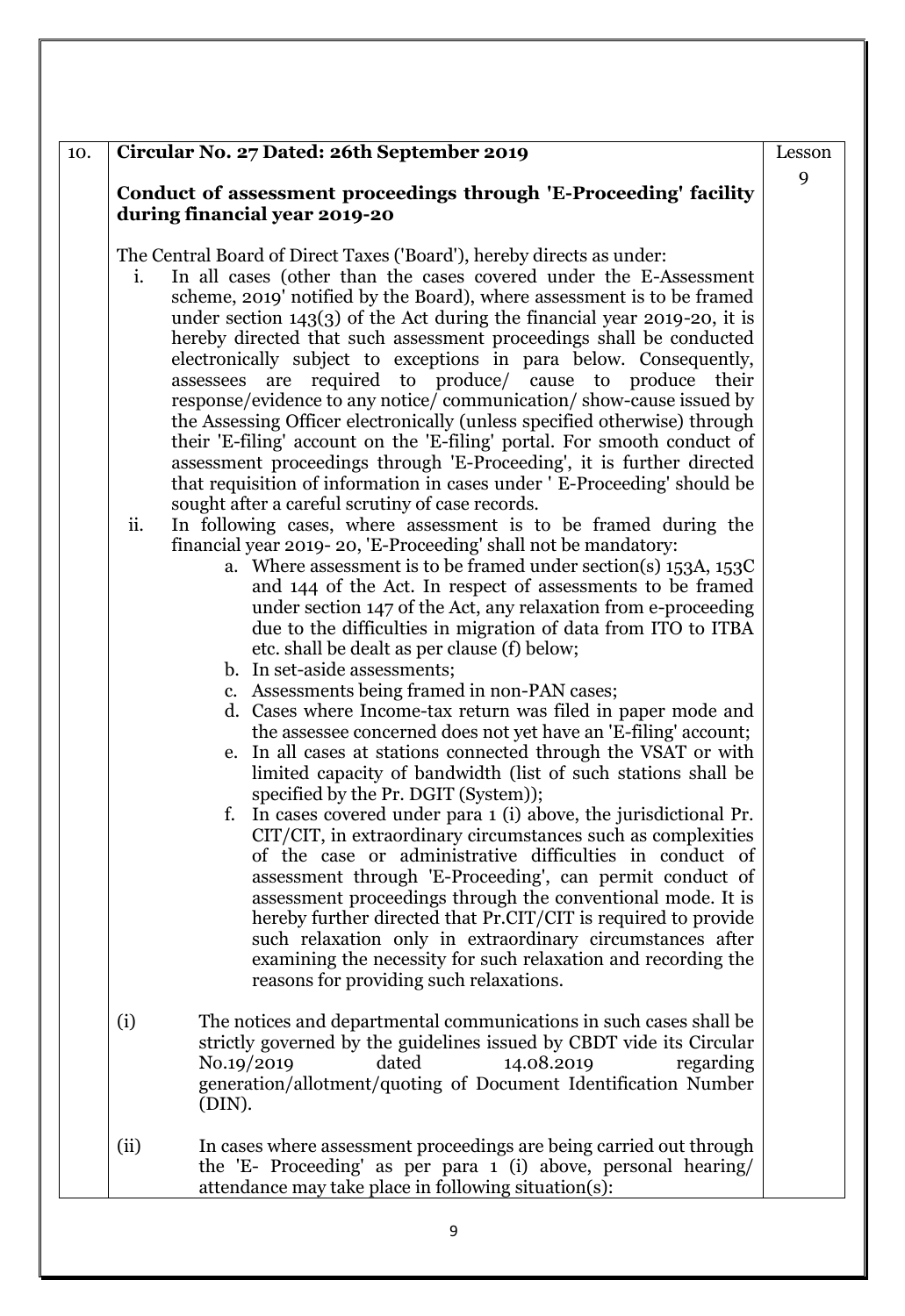|     | Where books of accounts have to be examined;<br>a.<br>b. Where Assessing Officer invokes provisions of section 131 of the<br>Act;<br>c. Where examination of witness is required to be made by the<br>assessee or the Department;<br>d. Where a show-cause notice contemplating any adverse view is<br>issued by the Assessing Officer and assessee requests through<br>their 'E-filing' account for personal hearing to explain the<br>matter. However, the details pertaining to above shall be<br>uploaded on ITBA subsequently.<br>Further details: https://www.incometaxindia.gov.in/communications/circular/circular 27 2019.pdf |        |
|-----|----------------------------------------------------------------------------------------------------------------------------------------------------------------------------------------------------------------------------------------------------------------------------------------------------------------------------------------------------------------------------------------------------------------------------------------------------------------------------------------------------------------------------------------------------------------------------------------------------------------------------------------|--------|
| 11. | Circular No. 29 Dated: 2 <sup>nd</sup> October, 2019                                                                                                                                                                                                                                                                                                                                                                                                                                                                                                                                                                                   | Lesson |
|     | Clarification in respect of option under section 115BAA of the<br>income tax Act, 1961 inserted through The Taxation Laws<br>(Amendment) Ordinance 2019                                                                                                                                                                                                                                                                                                                                                                                                                                                                                | 1&8    |
|     | Section 115BAA in the Income-tax Act, 1961 provides that a domestic company<br>shall, at its option, pay tax at a lower rate of 22 percent for any previous year<br>relevant to the Assessment Year beginning on or after 1" April 2020 subject to<br>certain conditions including that the total income should be computed without<br>claiming any deduction or exemption:                                                                                                                                                                                                                                                            |        |
|     | The option is required to be exercised by the company before the due date of<br>furnishing return of income and the option once exercised, cannot be<br>subsequently withdraw and shall apply to all subsequent assessment.                                                                                                                                                                                                                                                                                                                                                                                                            |        |
|     | The Ordinance also amended section 115JB of the Act relating to Minimum<br>Alternate Tax (MAT) so as at inter alia provide that the provisions of said<br>section shall not apply to a person who has exercised the option referred to<br>under newly inserted section 115BAA.                                                                                                                                                                                                                                                                                                                                                         |        |
|     | Representations have been received from the stakeholders seeking clarification<br>on following issues relating to exercise of option under section 115BAA:                                                                                                                                                                                                                                                                                                                                                                                                                                                                             |        |
|     | a) Allowability of brought forward loss on account of additional<br>depreciation: and<br>b) Allowability of brought forward MAT credit.                                                                                                                                                                                                                                                                                                                                                                                                                                                                                                |        |
|     | These issues have been examined in the board and in order to provide clarity in<br>the matter, the clarifications are issued as under:                                                                                                                                                                                                                                                                                                                                                                                                                                                                                                 |        |
|     | As regards allowability of brought forward loss on account of additional<br>depreciation, it may be noted that clause (i) of sub-section (2) of the newly<br>inserted section 115 BAA inter alia, provides that the total income shall be<br>computed without claiming any deduction under clause (iia) of sub-section (1)<br>of section 32 (additional depreciation): and clause (ii) of the said sub - section<br>provide that the total income shall be computed without claiming set off of any<br>loss carried forward from any earlier assessment year if the same is                                                            |        |
|     | 10                                                                                                                                                                                                                                                                                                                                                                                                                                                                                                                                                                                                                                     |        |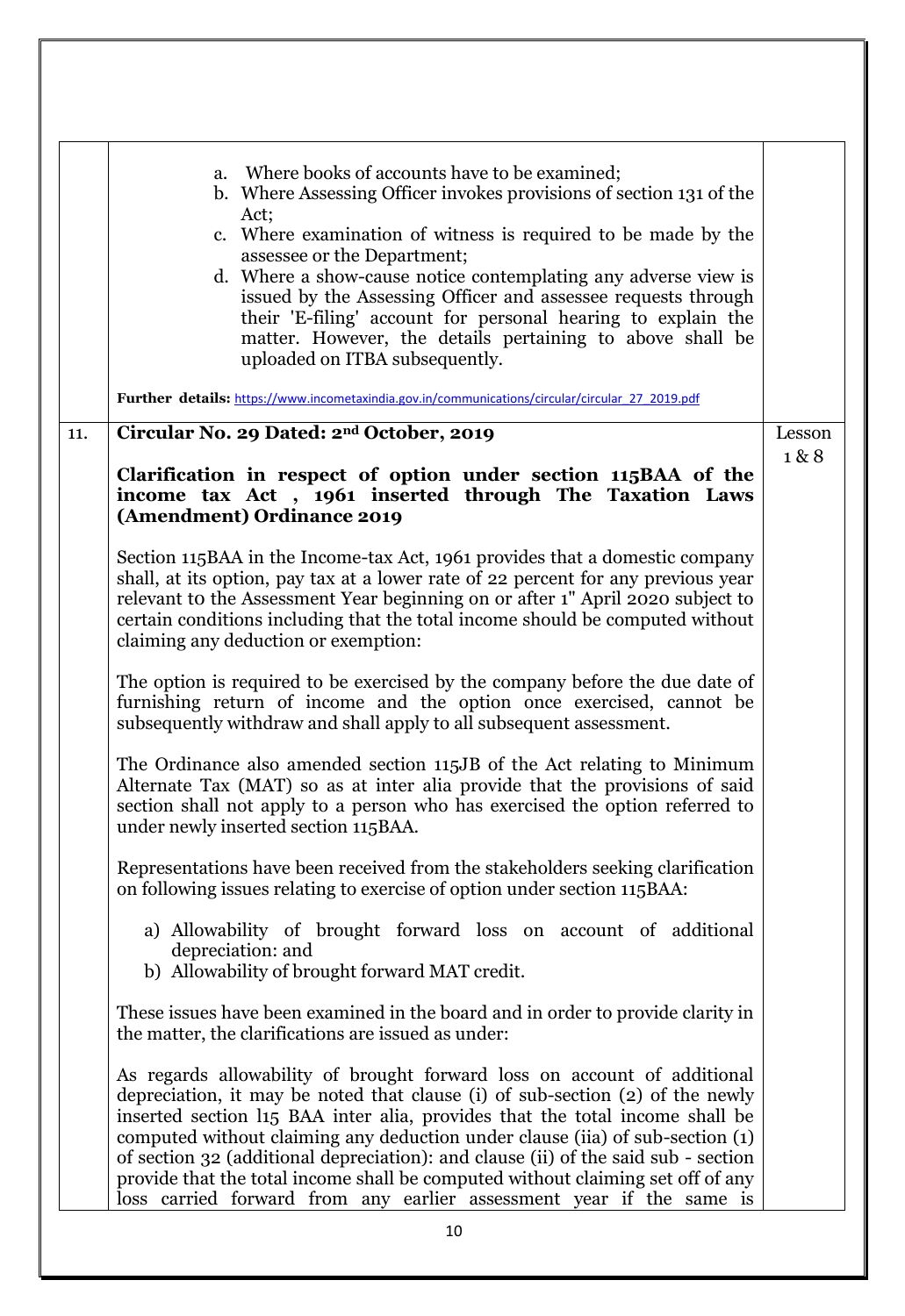|     | attributable inter alia, to additional depredation. Therefore, a domestic<br>company which, would exercise option for availing benefit of lower tax rate<br>under section 115BAA shall not be allowed to claim set off of any brought<br>forward loss on account of additional depreciation for an Assessment Year for<br>which the option has been exercised and for any subsequent Assessment Year.<br>Further as there is no lime line within which option under section 115BAA can<br>be exercised, it may be noted that a domestic company having brought forward<br>losses on account of additional depreciation may if it so desires, exercise the<br>option after set off of the losses so accumulated.                                                                                                                                                                                                                                                                                                                                                                                                                                                                                                                                                                                                                                                                                                                                                                                                                                                                                                                                                |        |
|-----|----------------------------------------------------------------------------------------------------------------------------------------------------------------------------------------------------------------------------------------------------------------------------------------------------------------------------------------------------------------------------------------------------------------------------------------------------------------------------------------------------------------------------------------------------------------------------------------------------------------------------------------------------------------------------------------------------------------------------------------------------------------------------------------------------------------------------------------------------------------------------------------------------------------------------------------------------------------------------------------------------------------------------------------------------------------------------------------------------------------------------------------------------------------------------------------------------------------------------------------------------------------------------------------------------------------------------------------------------------------------------------------------------------------------------------------------------------------------------------------------------------------------------------------------------------------------------------------------------------------------------------------------------------------|--------|
|     | As regards allowability of brought forward MAT credit, it may be noted that as<br>the provisions of section 115JB relating to MAT itself shall not be applicable to<br>the domestic company which exercises option under section 115BAA, it is<br>hereby clarified that the tax credit of MAT paid by the domestic company<br>exercising option under section 115BAA of the Act shall not be available<br>consequent to exercising of such option.                                                                                                                                                                                                                                                                                                                                                                                                                                                                                                                                                                                                                                                                                                                                                                                                                                                                                                                                                                                                                                                                                                                                                                                                             |        |
|     | Further, as there is no lime line within which option under section 115BAA can<br>be exercised, it may be noted that a domestic company having credit of MAT<br>may, if it so desires, exercise the option after 11 tilizing the said credit against<br>the regular tax payable under the taxation regime existing prior to<br>promulgation of the ordinance.                                                                                                                                                                                                                                                                                                                                                                                                                                                                                                                                                                                                                                                                                                                                                                                                                                                                                                                                                                                                                                                                                                                                                                                                                                                                                                  |        |
|     | Further details: https://www.incometaxindia.gov.in/communications/circular/circular 29 2019.pdf                                                                                                                                                                                                                                                                                                                                                                                                                                                                                                                                                                                                                                                                                                                                                                                                                                                                                                                                                                                                                                                                                                                                                                                                                                                                                                                                                                                                                                                                                                                                                                |        |
| 12. | Circular No. 32 Dated: 30th December, 2019                                                                                                                                                                                                                                                                                                                                                                                                                                                                                                                                                                                                                                                                                                                                                                                                                                                                                                                                                                                                                                                                                                                                                                                                                                                                                                                                                                                                                                                                                                                                                                                                                     | Lesson |
|     | Clarifications in respect of prescribed electronic modes under<br>section 269SU of the Income-tax Act, 1961<br>In furtherance to the declared policy objective of the Government to encourage<br>digital economy and move towards a less-cash economy, a new provision<br>namely Section 269SU was inserted in the Income-tax Act, 1961 vide the<br>Finance (No. 2) Act 2019, which provides that every person having a business<br>turnover of more than Rs 50 Crore shall mandatorily provide facilities for<br>accepting payments through prescribed electronic modes. The said electronic<br>modes have been prescribed vide notification no. 105/2019 dated 30.12.2019.<br>Further, Section 10A of the Payment and Settlement Systems Act 2007,<br>inserted by the Finance Act, provides that no Bank or system provider shall<br>impose any charge on a payer making payment, or a beneficiary receiving<br>payment, through electronic modes prescribed under Section 269SU of the Act.<br>In this connection, it may be noted that the Finance Act has also inserted<br>section 271 DB in the Act, which provides for levy of penalty of five thousand<br>rupees per day in case of failure by the specified person to comply with the<br>provisions of section 269SU. In order to allow sufficient time to the specified<br>person to install and operationalise the facility for accepting payment through<br>the prescribed electronic modes, it is hereby clarified that the penalty under<br>section 271 DB of the Act shall not be levied if the specified person installs and<br>operationalises the facilities on or before 31" January, 2020. | 9      |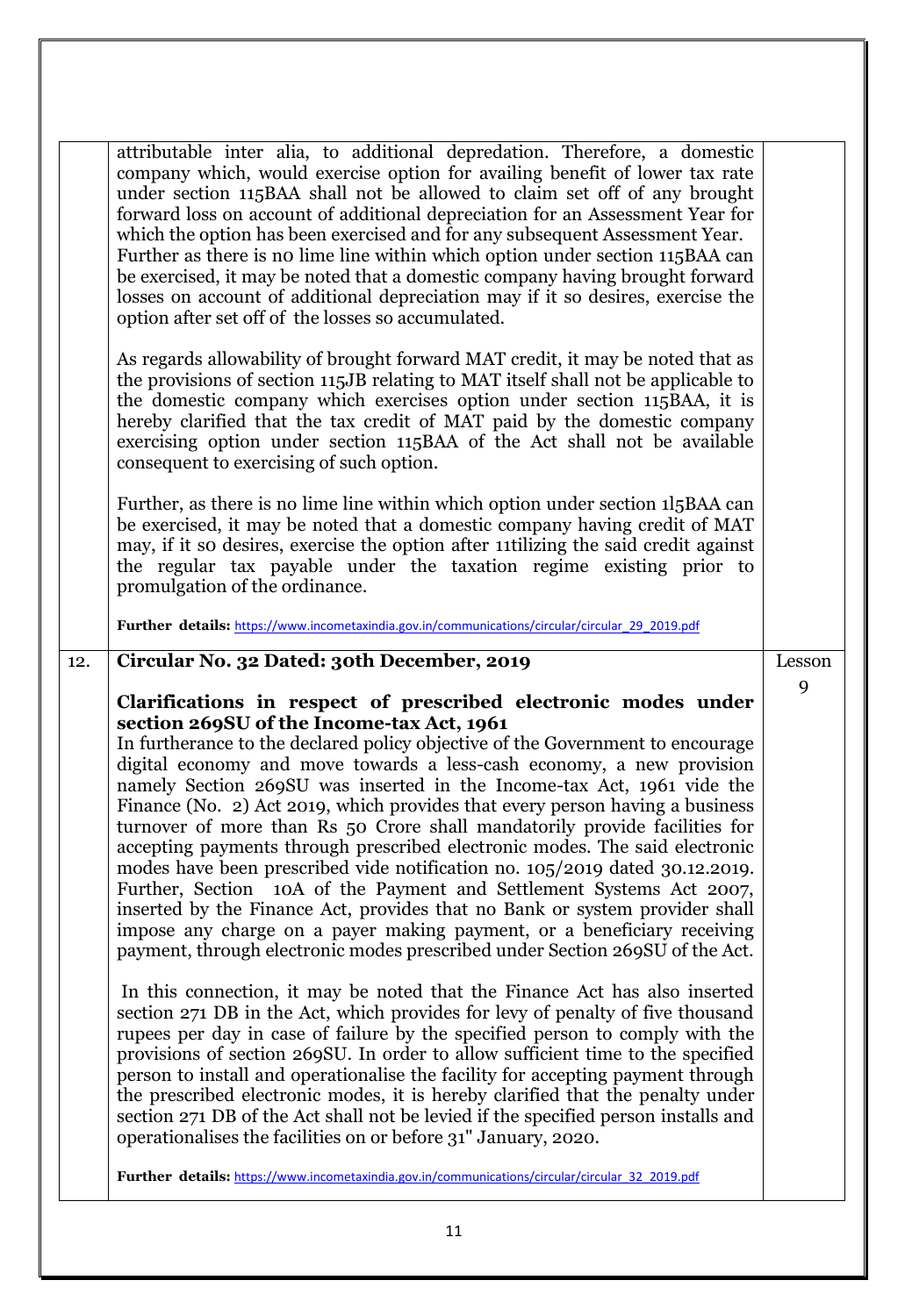# I**NCOME TAX ACT, 1961 & RULES 1962**

#### **NOTIFICATIONS**

| Sr.                         | <b>Updates</b>                                                                                                                                                                                                                                                                                                                                                                                                                                                                                                                                    | Lesson        |
|-----------------------------|---------------------------------------------------------------------------------------------------------------------------------------------------------------------------------------------------------------------------------------------------------------------------------------------------------------------------------------------------------------------------------------------------------------------------------------------------------------------------------------------------------------------------------------------------|---------------|
| N <sub>0</sub><br>$\bullet$ |                                                                                                                                                                                                                                                                                                                                                                                                                                                                                                                                                   | No.           |
| $\mathbf{1}$                | Notification No. 56 /2019 Dated 2nd August, 2019                                                                                                                                                                                                                                                                                                                                                                                                                                                                                                  | <b>Lesson</b> |
|                             | The Central Government hereby for the purpose of clause (46) of section 10 of<br>the Income-tax Act, 1961 notifies 'Bangalore Water Supply and Sewerage<br>Board', Bengaluru (PAN AAALBOO15G) a Board constituted by the Government<br>of Karnataka, in respect of the following specified income arising to that Board:<br>(a) Water Charges;<br>(b) Sanitary and Borewell Charges;<br>(c) Special Sanitary Charges;<br>(d) Meter Charge;<br>(e) Bulk Water Charges;<br>(f) Rent; and<br>(g) Interest on surplus amount earned out of the above. | $\mathbf 1$   |
|                             | This notification shall be effective subject to the conditions that Bangalore<br>Water Supply and Sewerage Board, Bengaluru,-<br>(a) shall not engage in any commercial activity;<br>(b) (b) activities and the nature of the specified income shall remain<br>unchanged throughout the financial years; and<br>(c) shall file return of income in accordance with the provision of<br>clause (g) of sub-section $(4C)$ of section 139 of the Income-tax<br>Act, 1961.                                                                            |               |
|                             | This notification shall apply with respect to the assessment year 2020-2021,<br>2021-2022, 2022-2023, 2023-2024 and 2024-2025.                                                                                                                                                                                                                                                                                                                                                                                                                    |               |
|                             | Further details: https://www.incometaxindia.gov.in/communications/notification/notification 56 2019.pdf                                                                                                                                                                                                                                                                                                                                                                                                                                           |               |
| 2.                          | Notification No. 59/2019 Dated 30th August, 2019                                                                                                                                                                                                                                                                                                                                                                                                                                                                                                  | Lesson        |
|                             | The Central Board of Direct Taxes hereby makes the Income-tax (Fifth<br>Amendment) Rules, 2019 which shall come into force from the 1st day of<br>September, 2019.                                                                                                                                                                                                                                                                                                                                                                                | 9             |
|                             | In the Income-tax Rules, 1962, in rule 114,                                                                                                                                                                                                                                                                                                                                                                                                                                                                                                       |               |
|                             | (i) after sub-rule (1), the following sub-rules shall be inserted, namely: $\overline{\phantom{a}}$                                                                                                                                                                                                                                                                                                                                                                                                                                               |               |
|                             | "(1A) Any person, who has not been allotted a permanent account number but<br>possesses the Aadhaar number and has furnished or intimated or quoted his<br>Aadhaar number in lieu of the permanent account number in accordance with<br>sub-section (5E) of section 139A, shall be deemed to have applied for allotment                                                                                                                                                                                                                           |               |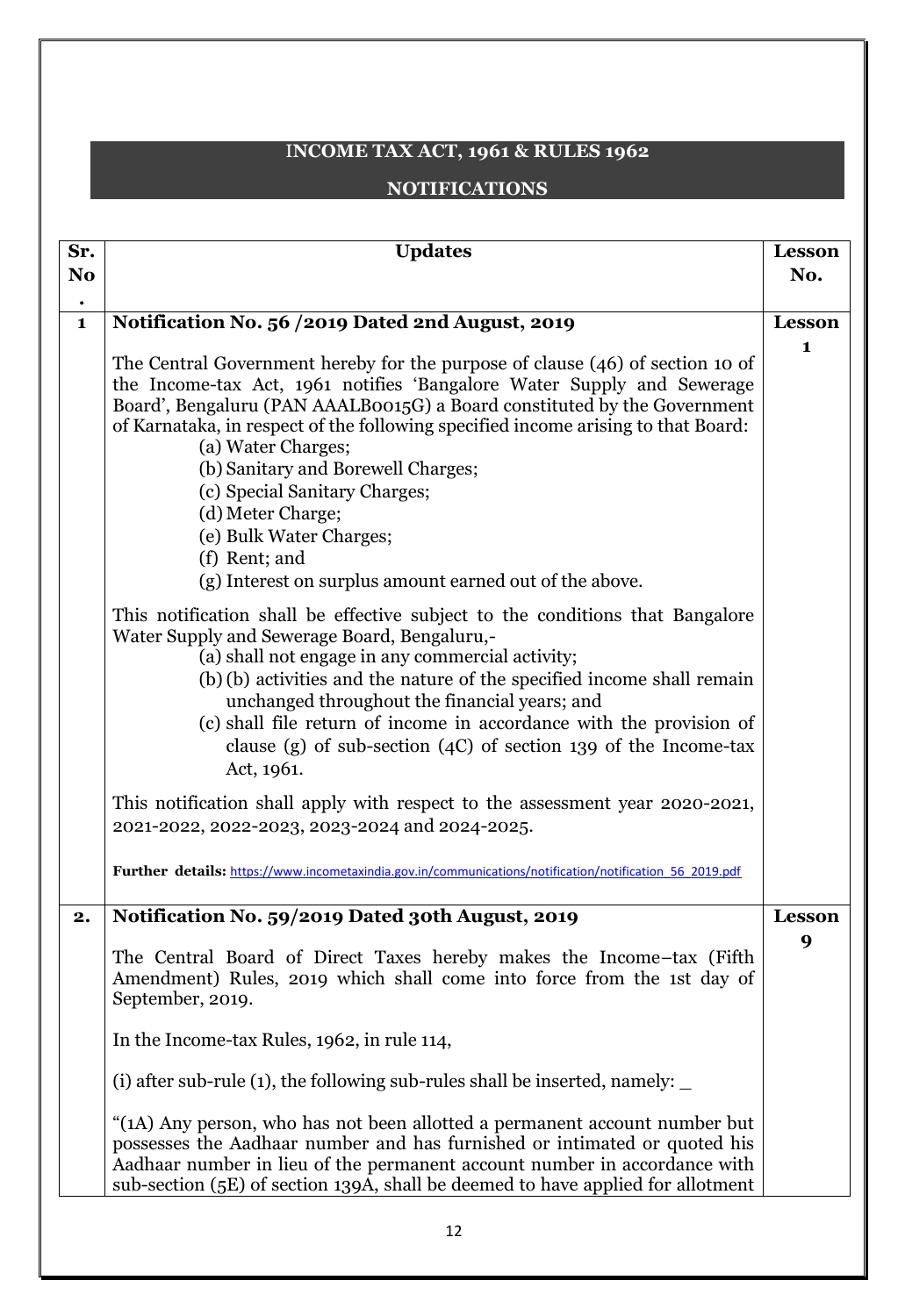|    | of permanent account number and he shall not be required to apply or submit<br>any documents under this rule.                                                                                                                                                                                                                                                                                                                                                     |                    |
|----|-------------------------------------------------------------------------------------------------------------------------------------------------------------------------------------------------------------------------------------------------------------------------------------------------------------------------------------------------------------------------------------------------------------------------------------------------------------------|--------------------|
|    | (1B) Any person, who has not been allotted a permanent account number but<br>possesses the Aadhaar number may apply for allotment of the permanent<br>account number under sub-section $(1)$ or subsection $(1)$ or sub-section $(3)$ of<br>section 139A to the authorities mentioned in sub-rule (2) by intimating his<br>Aadhaar number and he shall not be required to apply or submit any<br>documents under this rule.                                       |                    |
|    | (1C) The Principal Director General of Income-tax (Systems) or Director<br>General of Income-tax (Systems) shall on receipt of information under sub-rule<br>(1A) or sub-rule (1B), as the case may be, authenticate the Aadhaar number for<br>that purpose.";                                                                                                                                                                                                    |                    |
|    | (ii) after sub-rule (6), the following sub-rule shall be inserted, namely:                                                                                                                                                                                                                                                                                                                                                                                        |                    |
|    | "(7) The Principal Director General of Income-tax (Systems) or Director<br>General of Income-tax (Systems) shall lay down the formats and standards<br>along with procedure for,                                                                                                                                                                                                                                                                                  |                    |
|    | (a) furnishing or intimation or quoting of Aadhaar number under sub-rule<br>$(A)$ ; or<br>(b) intimation of Aadhaar number under sub-rule (1B); or<br>(c) authentication of Aadhaar number under sub-rule (1C); or<br>(d) obtaining demographic information of an individual from the Unique<br>Identification Authority of India,                                                                                                                                |                    |
|    | for ensuring secure capture and transmission of data and shall also be<br>responsible for evolving and implementing appropriate security, archival and<br>retrieval policies in relation to furnishing or intimation or quoting or<br>authentication of Aadhaar number or obtaining of demographic information of<br>an individual from the Unique Identification Authority of India, for allotment of<br>permanent account number and issue thereof."            |                    |
|    | Further details: https://www.incometaxindia.gov.in/communications/notification/notification59 2019.pdf                                                                                                                                                                                                                                                                                                                                                            |                    |
| 3. | Notification No. 62/2019 Dated 12th September, 2019                                                                                                                                                                                                                                                                                                                                                                                                               | <b>Lesson</b><br>9 |
|    | For the purposes of giving effect to the E-assessment Scheme, 2019 made<br>under sub-section (3A) of section 143 of the Act, the Central Government<br>hereby makes the following directions, namely:                                                                                                                                                                                                                                                             |                    |
|    | The provisions of clause $(7A)$ of section 2, section 92CA, section 120, section<br>124, section 127, section 129, section 131, section 133, section 133A, section<br>133C, section 134, section 142, section 142A, section 143, section 144A, section<br>144BA section 144C and Chapter XXI of the Act shall apply to the assessment<br>made in accordance with the said Scheme subject to the following exceptions,<br>modifications and adaptations, namely: - |                    |
|    | "A. (1) The assessment shall be made as per the following procedure,                                                                                                                                                                                                                                                                                                                                                                                              |                    |
|    |                                                                                                                                                                                                                                                                                                                                                                                                                                                                   |                    |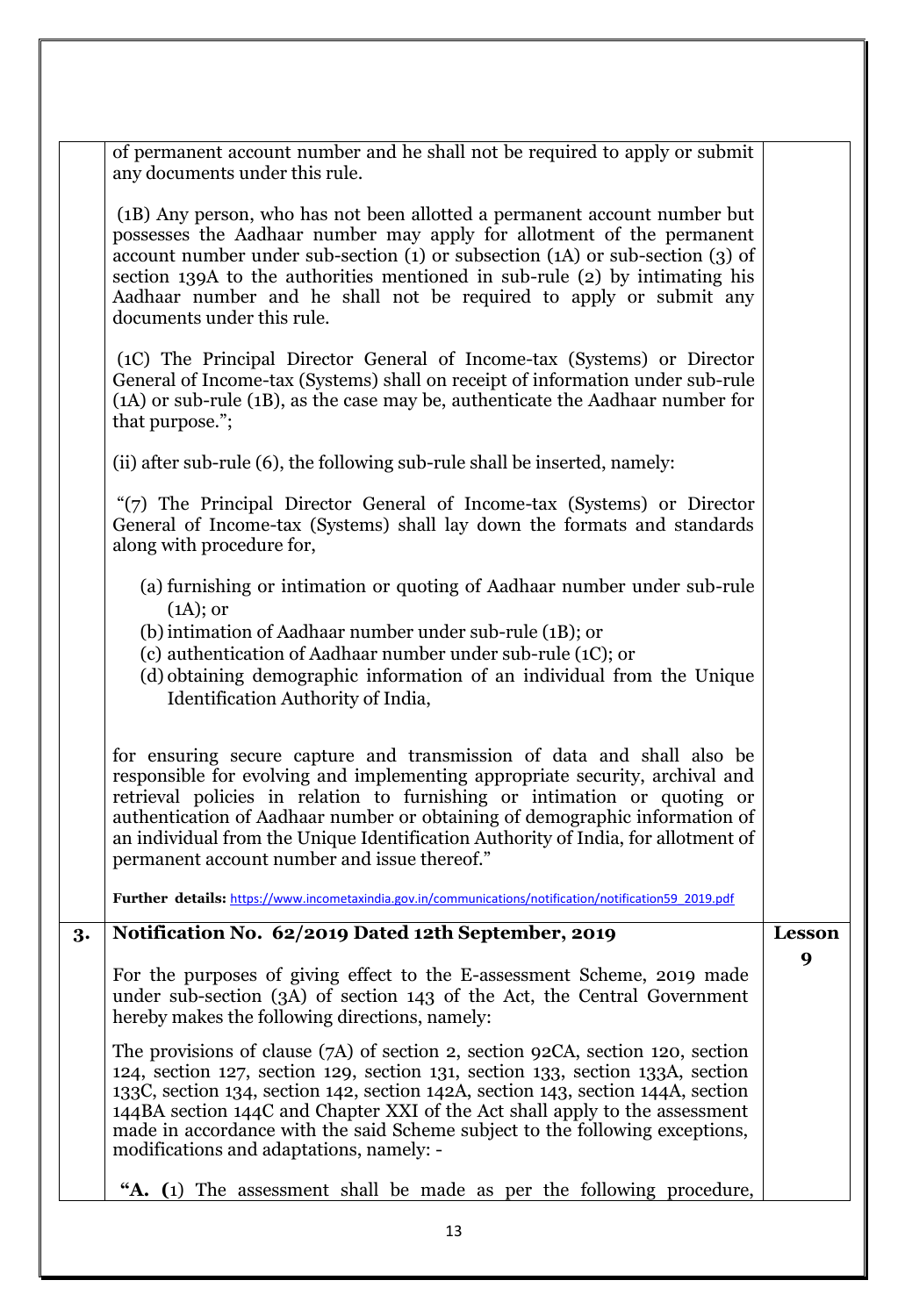#### namely:**\_\_**

- (i) the National e-assessment Centre shall serve a notice on the assessee under sub-section (2) of section 143, specifying the issues for selection of his case for assessment;
- (ii) the assessee may, within fifteen days from the date of receipt of notice referred to in sub-clause (i), file his response to the National eassessment Centre;
- (iii) the National e-assessment Centre shall assign the case selected for the purposes of assessment under this Scheme to a specific assessment unit in any one Regional e-assessment Centre through an automated allocation system;
- (iv) where a case is assigned to the assessment unit, it may make a request to the National e-assessment Centre for\_\_
	- a. obtaining such further information, documents or evidence from the assesse or any other person, as it may specify;
	- b. conducting of certain enquiry or verification by verification unit; and
	- c. seeking technical assistance from the technical unit;
- (v) where a request for obtaining further information, documents or evidence from the assessee or any other person has been made by the assessment unit, the National e-assessment Centre shall issue appropriate notice or requisition to the assessee or any other person for obtaining the information, documents or evidence requisitioned by the assessment unit;
- (vi) where a request for conducting of certain enquiry or verification by the verification unit has been made by the assessment unit, the request shall be assigned by the National e-assessment Centre to a verification unit through an automated allocation system;
- (vii) where a request for seeking technical assistance from the technical unit has been made by the assessment unit, the request shall be assigned by the National e-assessment Centre to a technical unit in any one Regional e-assessment Centre through an automated allocation system;
- (viii) the assessment unit shall, after taking into account all the relevant material available on the record, make in writing, a draft assessment order either accepting the returned income of the assessee or modifying the returned income of the assesse, as the case may be, and send a copy of such order to the National e-assessment Centre;
	- (ix) the Assessment unit shall, while making draft assessment order, provide details of the penalty proceedings to be initiated therein, if any;
	- (x) the National e-assessment Centre shall examine the draft assessment order in accordance with the risk management strategy specified by the Board, including by way of an automated examination tool,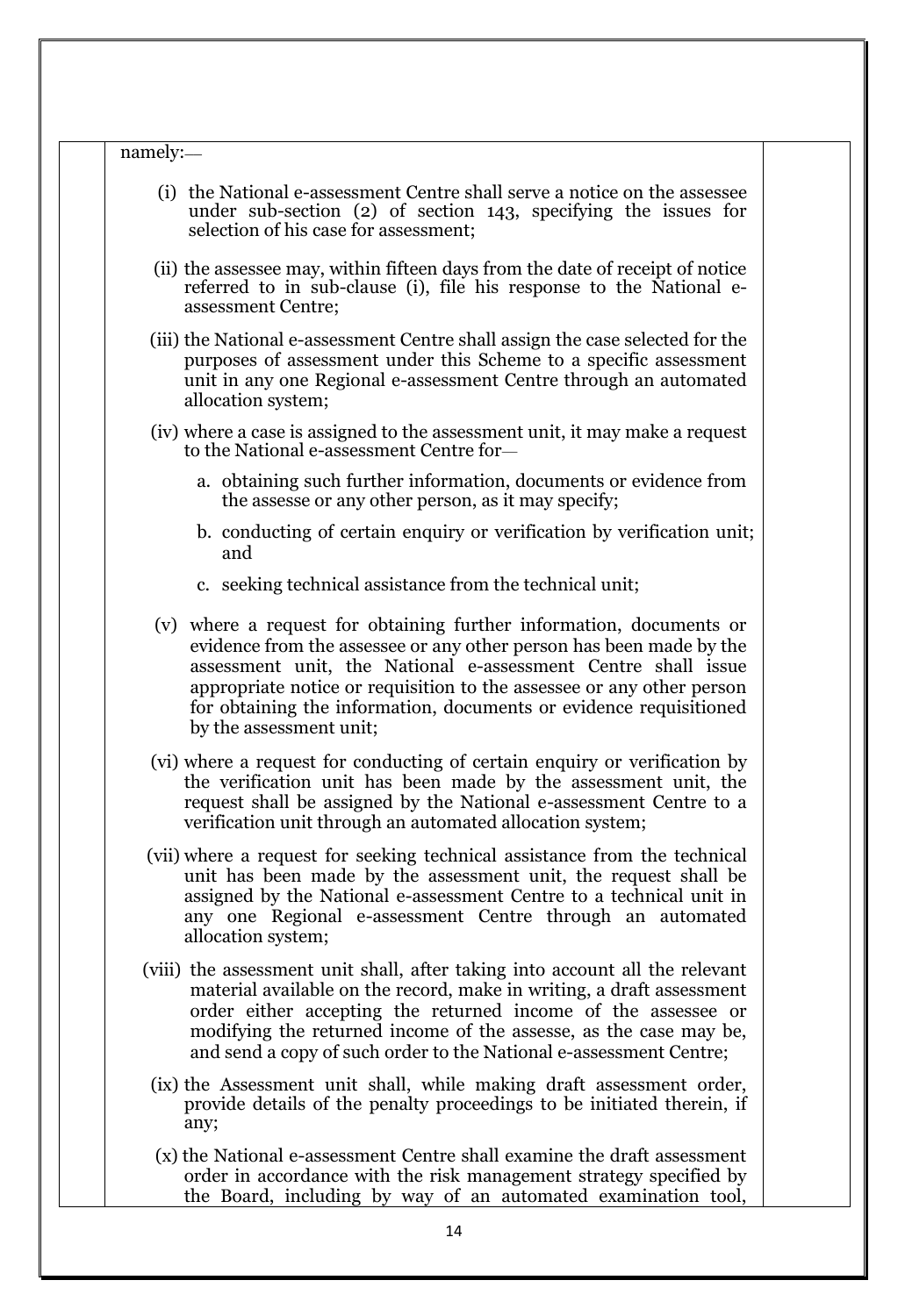|            | whereupon it may decide to $-$                                                                                                                                                                                                                                                                                               |
|------------|------------------------------------------------------------------------------------------------------------------------------------------------------------------------------------------------------------------------------------------------------------------------------------------------------------------------------|
|            | a. finalise the assessment as per the draft assessment order and<br>serve a copy of such order and notice for initiating penalty<br>proceedings, if any, to the assessee, alongwith the demand<br>notice, specifying the sum payable by, or refund of any amount<br>due to, the assessee on the basis of such assessment; or |
|            | b. provide an opportunity to the assessee, in case a modification<br>is proposed, by serving a notice calling upon him to show<br>cause as to why the assessment should not be completed as per<br>the draft assessment order; or                                                                                            |
|            | c. assign the draft assessment order to a review unit in any one<br>Regional e-assessment Centre, through an<br>automated<br>allocation system, for conducting review of such order;                                                                                                                                         |
| decide to- | (xi) the review unit shall conduct review of the draft assessment order,<br>referred to it by the National e-assessment Centre whereupon it may                                                                                                                                                                              |
|            | a. concur with the draft assessment order and intimate the<br>National e-assessment Centre about such concurrence; or                                                                                                                                                                                                        |
|            | b. suggest such modification, as it may deem fit, to the draft<br>assessment order and send its suggestions to the National e-<br>assessment Centre;                                                                                                                                                                         |
|            | (xii) the National e-assessment Centre shall, upon receiving concurrence<br>of the review unit, follow the procedure laid down in sub-paragraph<br>(a) or sub-paragraph (b) of paragraph $(x)$ , as the case may be;                                                                                                         |
|            | (xiii) the National e-assessment Centre shall, upon receiving suggestions<br>for modifications from the Review unit, communicate the same to the<br>Assessment unit;                                                                                                                                                         |
|            | (xiv) the assessment unit shall, after considering the modifications<br>suggested by the Review unit, send the final draft assessment order to<br>the National e-assessment Centre;                                                                                                                                          |
|            | (xv) The National e-assessment Centre shall, upon receiving final draft<br>assessment order, follow the procedure laid down in sub-paragraph<br>(a) or sub-paragraph (b) of paragraph $(x)$ , as the case may be;                                                                                                            |
|            | (xvi) The assessee may, in a case where show-cause notice under sub-<br>paragraph (b) of paragraph (x) has been served upon him, furnish his<br>response to the National e-assessment Centre on or before the date<br>and time specified in the notice;                                                                      |
|            | (xvii) The National e-assessment Centre shall, -                                                                                                                                                                                                                                                                             |
|            | a. in a case where no response to the show-cause notice is received,<br>finalise the assessment as per the draft assessment order, as per<br>the procedure laid down in sub-paragraph (a) of paragraph $(x)$ ;<br><b>or</b>                                                                                                  |
|            | b. in any other case, send the response received from the assessee to                                                                                                                                                                                                                                                        |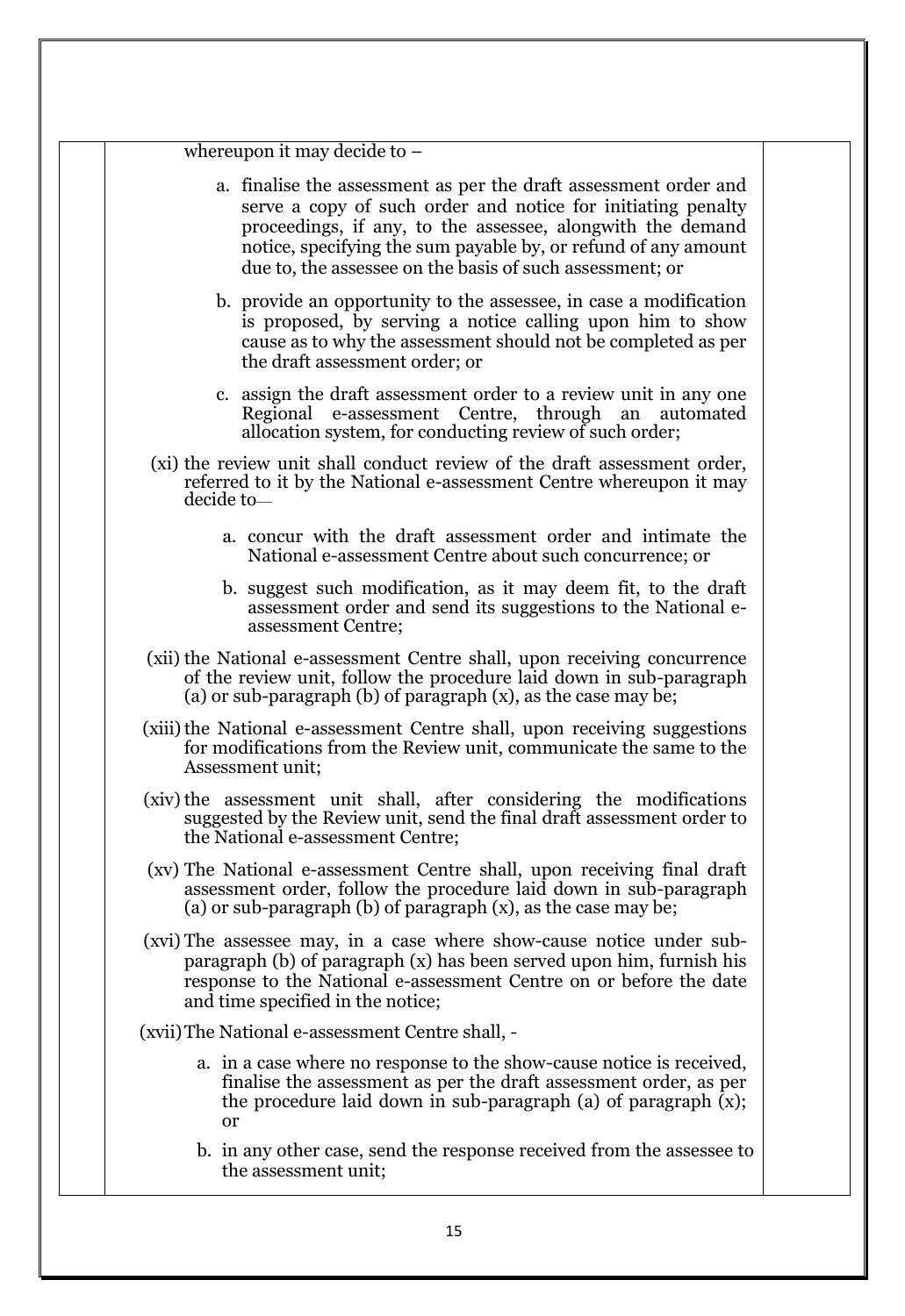|    | (xviii)The assessment unit shall, after taking into account the response<br>furnished by the assessee, make a revised draft assessment order and<br>send it to the National e-assessment Centre;                                                                                                                                                                                                                                                                                                    |                                          |
|----|-----------------------------------------------------------------------------------------------------------------------------------------------------------------------------------------------------------------------------------------------------------------------------------------------------------------------------------------------------------------------------------------------------------------------------------------------------------------------------------------------------|------------------------------------------|
|    | (xix) The National e-assessment Centre shall, upon receiving the revised<br>draft assessment order, -                                                                                                                                                                                                                                                                                                                                                                                               |                                          |
|    | a. in case no modification prejudicial to the interest of the assessee<br>is proposed with reference to the draft assessment order, finalise<br>the assessment as per the procedure laid down in sub-paragraph<br>(a) of paragraph $(x)$ ; or                                                                                                                                                                                                                                                       |                                          |
|    | b. in case a modification prejudicial to the interest of the assessee is<br>proposed with reference to the draft assessment order, provide<br>an opportunity to the assessee, as per the procedure laid down in<br>sub-paragraph $(b)$ of paragraph $(x)$ ;                                                                                                                                                                                                                                         |                                          |
|    | c. the response furnished by the assessee shall be dealt with as per<br>the procedure laid down in paragraphs (xvi), (xvii) and (xviii);                                                                                                                                                                                                                                                                                                                                                            |                                          |
|    | (xx) The National e-assessment Centre shall, after completion of<br>assessment, transfer all the electronic records of the case to the<br>Assessing Officer having jurisdiction over such case., for $-$                                                                                                                                                                                                                                                                                            |                                          |
|    | (a) imposition of penalty;<br>collection and recovery of demand;<br>(b)<br>(c) rectification of mistake;<br>giving effect to appellate orders;<br>(d)<br>(e) submission of remand report, or any other report to be furnished,<br>or any representation to be made, or any record to be produced<br>before the Commissioner (Appeals), Appellate Tribunal or Courts, as<br>the case may be;<br>(f) proposal seeking sanction for launch of prosecution and filing of<br>complaint before the Court; |                                          |
|    | (xxi) Notwithstanding anything contained in paragraph (xx), the<br>National e-assessment Centre may at any stage of the assessment, if<br>considered necessary, transfer the case to the Assessing Officer having<br>jurisdiction over such case.                                                                                                                                                                                                                                                   |                                          |
|    | <b>B.</b> (1) A person shall not be required to appear either personally or through<br>authorised representative in connection with any proceedings under this<br>Scheme before the income-tax authority at the National e-assessment Centre<br>or Regional e-assessment Centre or in any unit set-up under this Scheme.                                                                                                                                                                            |                                          |
|    | Further details: https://www.incometaxindia.gov.in/communications/notification/notification 62 2019.pdf                                                                                                                                                                                                                                                                                                                                                                                             |                                          |
| 4. | Notification No. 63/2019/Dated 12th September, 2019<br>The Central Government vide this notification hereby notifies the Cost<br>Inflation Index for the FY 2019-20 as "289"<br>This notification shall come into force with effect from the 1st day of April,<br>2020 and shall accordingly apply to the Assessment Year 2020-2021 and<br>subsequent years.                                                                                                                                        | <b>Lesson</b><br>$\overline{\mathbf{5}}$ |
|    | Further details: https://www.incometaxindia.gov.in/communications/notification/notification 63 2019.pdf                                                                                                                                                                                                                                                                                                                                                                                             |                                          |
|    | 16                                                                                                                                                                                                                                                                                                                                                                                                                                                                                                  |                                          |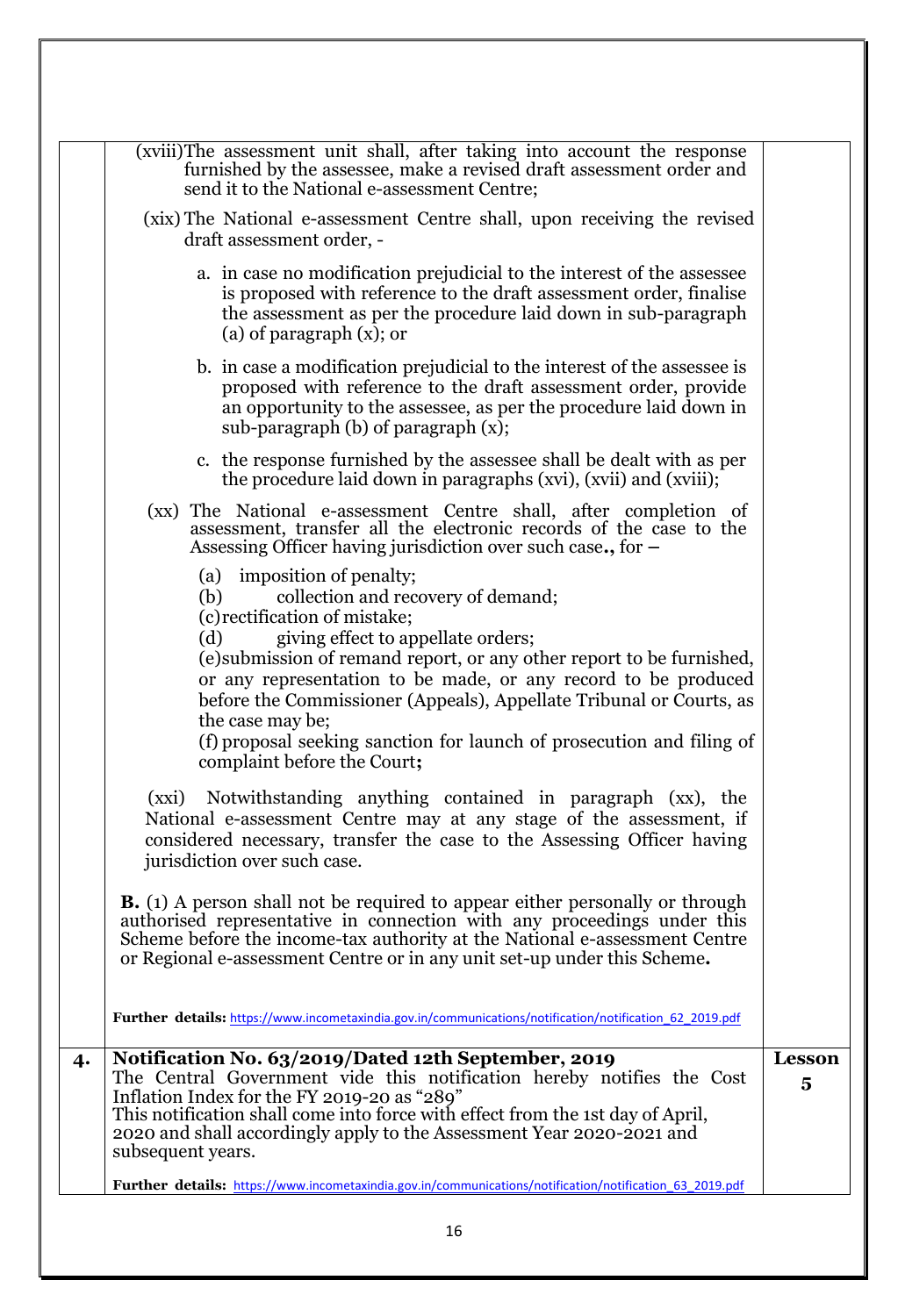| 5. | Notification No. 64/2019 Dated 13th September, 2019                                                                                                                                                                                                                                                                                                                                                                                                                                                                                                                                        | <b>Lesson</b> |
|----|--------------------------------------------------------------------------------------------------------------------------------------------------------------------------------------------------------------------------------------------------------------------------------------------------------------------------------------------------------------------------------------------------------------------------------------------------------------------------------------------------------------------------------------------------------------------------------------------|---------------|
|    | The Central Government hereby notifies that where the variation between the<br>arm's length price determined under section 92C of the said Act and the price<br>at which the international transaction or specified domestic transaction has<br>actually been undertaken does not exceed 1% of the latter in respect of<br>wholesale trading and 3% of the latter in all other cases, the price at which the<br>international transaction or specified domestic transaction has actually been<br>undertaken shall be deemed to be the arm's length price for assessment year<br>2019-2020. | 11            |
|    | Explanation.- For the purposes of this notification, "wholesale trading"<br>means an international transaction or specified domestic transaction of<br>trading in goods, which fulfils the following conditions, namely:-                                                                                                                                                                                                                                                                                                                                                                  |               |
|    | $\mathbf{i}$<br>purchase cost of finished goods is eighty percent or more of the total cost<br>pertaining to such trading activities; and<br>ii average monthly closing inventory of such goods is ten percent or less of<br>sales pertaining to such trading activities.                                                                                                                                                                                                                                                                                                                  |               |
|    | Explanatory Memorandum: It is certified that none will be adversely affected by<br>the retrospective effect being given to the notification.                                                                                                                                                                                                                                                                                                                                                                                                                                               |               |
|    | Further details: https://www.incometaxindia.gov.in/communications/notification/notification 64 2019.pdf                                                                                                                                                                                                                                                                                                                                                                                                                                                                                    |               |
| 6. | Notification No. 67/2019 Dated 17th September, 2019                                                                                                                                                                                                                                                                                                                                                                                                                                                                                                                                        | <b>Lesson</b> |
|    | The Central Board of Direct Taxes hereby makes the Income-tax (8 <sup>th</sup> )<br>Amendment) Rules, 2019 which shall come into force from the date of their<br>publication in the Official Gazette.                                                                                                                                                                                                                                                                                                                                                                                      | 9             |
|    | In the Income-tax Rules, 1962, in Part II,-                                                                                                                                                                                                                                                                                                                                                                                                                                                                                                                                                |               |
|    | after rule 10UC, the following shall be inserted, namely:-<br>(a)                                                                                                                                                                                                                                                                                                                                                                                                                                                                                                                          |               |
|    | "DE.- Approving Panel<br>10UD. Reference to the Approving Panel. - A reference under sub-section<br>(4) of section 144BA to an Approving Panel shall be,-                                                                                                                                                                                                                                                                                                                                                                                                                                  |               |
|    | ii made in Form No 3CEIA along with a copy of Form No 3CEI and<br>such other documents which the Principal Commissioner or the<br>Commissioner deems fit; and                                                                                                                                                                                                                                                                                                                                                                                                                              |               |
|    | iii submitted in four sets, either in Hindi or English.                                                                                                                                                                                                                                                                                                                                                                                                                                                                                                                                    |               |
|    | <b>10UE. Procedure before the Approving Panel-</b> (1) A reference received<br>under rule 10UD shall be caused to be circulated by the Chairperson of the said<br>Panel among the other members within seven days from the date of receipt of<br>such reference.                                                                                                                                                                                                                                                                                                                           |               |
|    | The Chairperson of the Approving Panel shall cause to be issued<br>(xii)<br>the notice to the Assessing Officer and the assessee affording an<br>opportunity of being heard specifying therein the date and place of<br>hearing.                                                                                                                                                                                                                                                                                                                                                           |               |
| 17 |                                                                                                                                                                                                                                                                                                                                                                                                                                                                                                                                                                                            |               |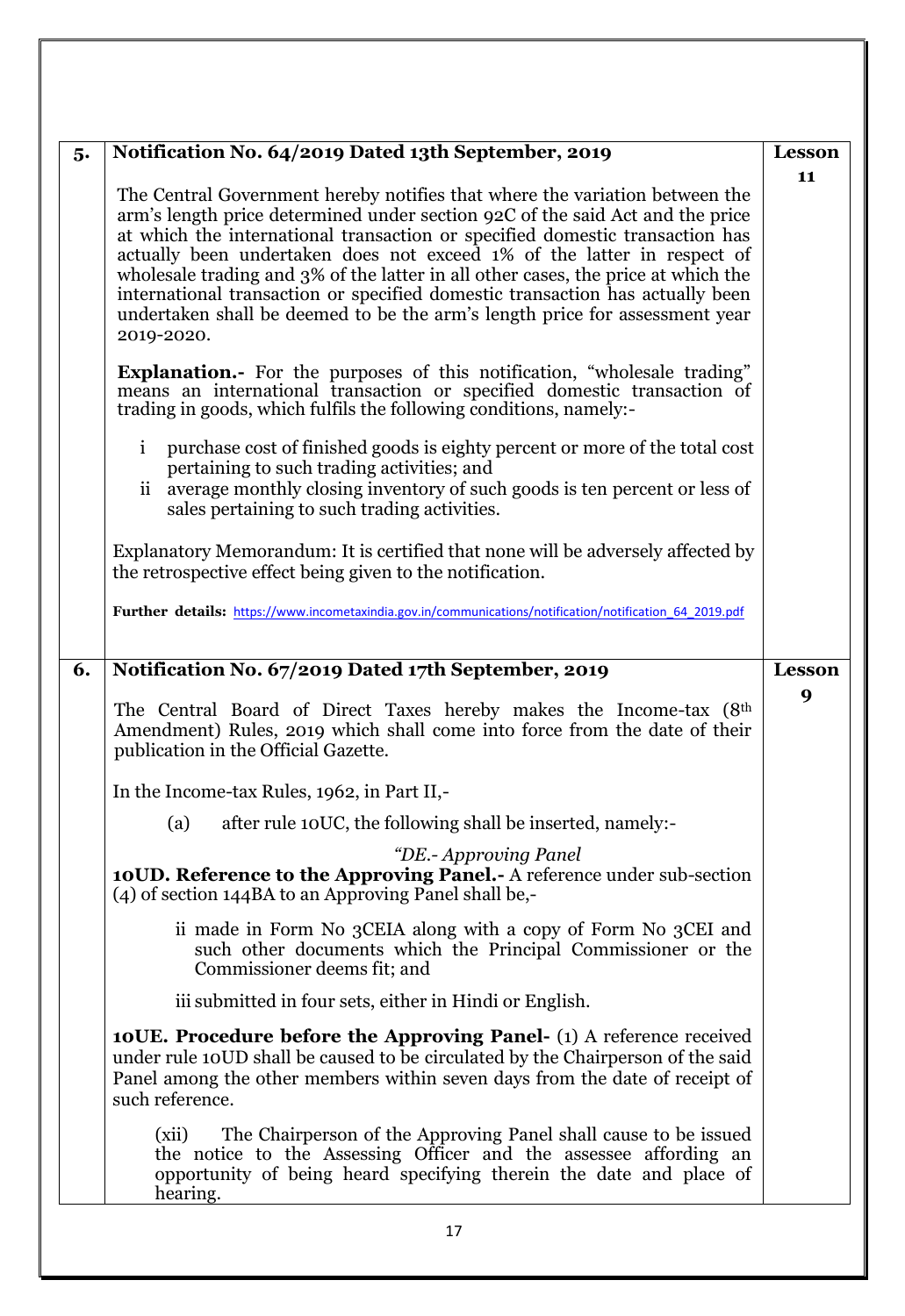|    | (2) The meetings of the Approving Panel shall take place at such place<br>as the Approving Panel may decide.<br><b>10UF. Remuneration.-</b> (1) For attending the meeting of an Approving<br>Panel, the Chairperson and other members of the said Panel shall be entitled<br>to-<br>a sitting fee of six thousand rupees per day; and<br>$\mathbf{1}$                                                                                                                                                                                                                                                                                                                                                                                                                                                                                                                                                                                                                                                                                                                                                                                                                                                                                                                               |                    |
|----|-------------------------------------------------------------------------------------------------------------------------------------------------------------------------------------------------------------------------------------------------------------------------------------------------------------------------------------------------------------------------------------------------------------------------------------------------------------------------------------------------------------------------------------------------------------------------------------------------------------------------------------------------------------------------------------------------------------------------------------------------------------------------------------------------------------------------------------------------------------------------------------------------------------------------------------------------------------------------------------------------------------------------------------------------------------------------------------------------------------------------------------------------------------------------------------------------------------------------------------------------------------------------------------|--------------------|
|    | travelling allowances including transportation charges for local travel<br>$\ddot{\rm ii}$<br>and daily allowances (including accommodation) as admissible to an<br>officer of the rank of Special Secretary to the Government of India.                                                                                                                                                                                                                                                                                                                                                                                                                                                                                                                                                                                                                                                                                                                                                                                                                                                                                                                                                                                                                                            |                    |
|    | Further details: https://www.incometaxindia.gov.in/communications/notification/notification 67 2019.pdf                                                                                                                                                                                                                                                                                                                                                                                                                                                                                                                                                                                                                                                                                                                                                                                                                                                                                                                                                                                                                                                                                                                                                                             |                    |
| 7. | Notification No. 70/2019 Dated New Delhi, the 20th September,<br>2019                                                                                                                                                                                                                                                                                                                                                                                                                                                                                                                                                                                                                                                                                                                                                                                                                                                                                                                                                                                                                                                                                                                                                                                                               | <b>Lesson</b><br>9 |
|    | <b>Exemption to Commission Agent or trading operating under APMC</b><br>under clause (v) of the proviso to section 194N of the Income Tax<br>Act, 1961                                                                                                                                                                                                                                                                                                                                                                                                                                                                                                                                                                                                                                                                                                                                                                                                                                                                                                                                                                                                                                                                                                                              |                    |
|    | The Central Government after consultation with the Reserve Bank of India,<br>hereby specifies the commission agent or trader, operating under Agriculture<br>Produce Market Committee (APMC), and registered under any Law relating to<br>Agriculture Produce Market of the concerned State, who has intimated to the<br>banking company or co-operative society or post office his account number<br>through which he wishes to withdraw cash in excess of rupees one crore in the<br>previous year along with his Permanent Account Number (PAN) and the details<br>of the previous year and has certified to the banking company or co-operative<br>society or post office that the withdrawal of cash from the account in excess of<br>rupees one crore during the previous year is for the purpose of making<br>payments to the farmers on account of purchase of agriculture produce and the<br>banking company or co-operative society or post office has ensured that the<br>PAN quoted is correct and the commission agent or trader is registered with the<br>APMC, and for this purpose necessary evidences have been collected and placed<br>on record.<br>The notification shall be deemed to have come into force with effect from the<br>1st day of September, 2019. |                    |
|    | <b>Explanatory Memorandum:</b> It is certified that no person is being adversely<br>affected by giving retrospective effect to this notification.<br>For Details: https://www.incometaxindia.gov.in/communications/notification/notification 70 2019.pdf                                                                                                                                                                                                                                                                                                                                                                                                                                                                                                                                                                                                                                                                                                                                                                                                                                                                                                                                                                                                                            |                    |
| 8. | Notification No. 74/2019 Dated 27th September, 2019                                                                                                                                                                                                                                                                                                                                                                                                                                                                                                                                                                                                                                                                                                                                                                                                                                                                                                                                                                                                                                                                                                                                                                                                                                 | <b>Lesson</b>      |
|    | The Central Board of Direct Taxes, hereby makes the Income-tax (10 <sup>th</sup> )<br>Amendment) Rules, 2019 which shall be deemed to have come into force with<br>effect from the 1 <sup>st</sup> day of September, 2019.                                                                                                                                                                                                                                                                                                                                                                                                                                                                                                                                                                                                                                                                                                                                                                                                                                                                                                                                                                                                                                                          | 9                  |
|    | In the Income-tax Rules, 1962, in rule $37BA$ , after sub-rule $(3)$ , the following<br>sub-rule shall be inserted, namely:-                                                                                                                                                                                                                                                                                                                                                                                                                                                                                                                                                                                                                                                                                                                                                                                                                                                                                                                                                                                                                                                                                                                                                        |                    |
|    | "(3A) Notwithstanding anything contained in sub-rule (1), sub-rule (2) or sub-                                                                                                                                                                                                                                                                                                                                                                                                                                                                                                                                                                                                                                                                                                                                                                                                                                                                                                                                                                                                                                                                                                                                                                                                      |                    |
|    | 18                                                                                                                                                                                                                                                                                                                                                                                                                                                                                                                                                                                                                                                                                                                                                                                                                                                                                                                                                                                                                                                                                                                                                                                                                                                                                  |                    |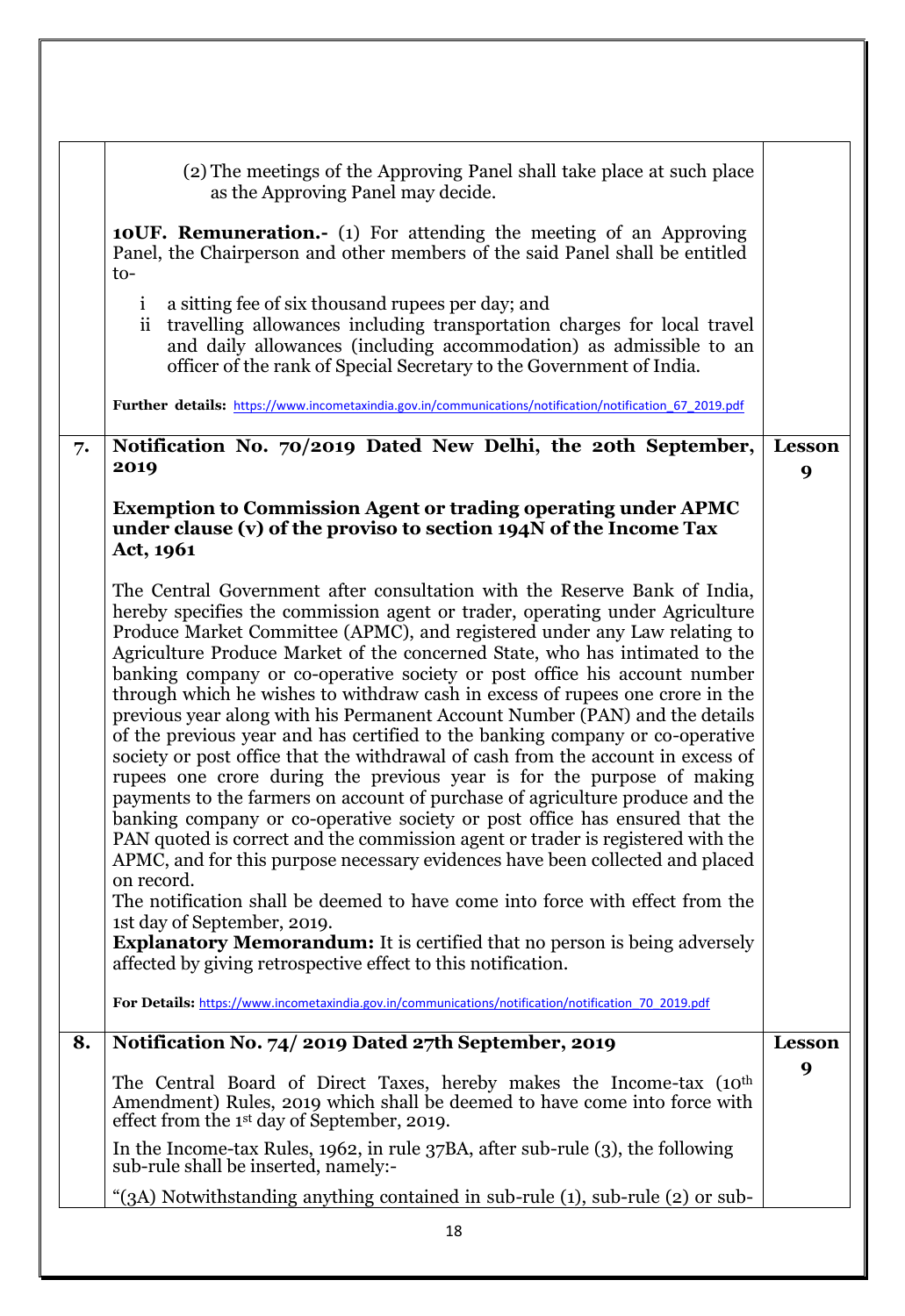|    | rule (3), for the purposes of section 194N, credit for tax deducted at source shall<br>be given to the person from whose account tax is deducted and paid to the<br>Central Government account for the assessment year relevant to the previous<br>year in which such tax deduction is made"                                            |               |
|----|-----------------------------------------------------------------------------------------------------------------------------------------------------------------------------------------------------------------------------------------------------------------------------------------------------------------------------------------|---------------|
|    | <b>Explanatory Memorandum:</b> It is certified that no person is being adversely<br>affected by giving retrospective effect to the present rules.                                                                                                                                                                                       |               |
|    | For Details: https://www.incometaxindia.gov.in/communications/notification/notification 74 2019.pdf                                                                                                                                                                                                                                     |               |
| 9. | Notification No. 76 / 2019/ Dated 30th September, 2019                                                                                                                                                                                                                                                                                  | <b>Lesson</b> |
|    | Amendment in Rule 10CB in respect of computation of interest<br>pursuant to secondary adjustment u/s 92CE of the Income Tax Act,<br>1961                                                                                                                                                                                                | 11            |
|    | The Central Board of Direct Taxes hereby Income-tax (11 <sup>th</sup> Amendment)<br>Rules, 2019 which shall come into force with effect from the date of the<br>publication in the Official Gazette.                                                                                                                                    |               |
|    | In the Income-tax Rules, 1962, in rule 10CB<br>for the words "excess money" occurring at both the places, the words "excess money or part thereof" shall be substituted;<br>(I)                                                                                                                                                         |               |
|    | in sub-rule $(1)$ , $-$<br>(II)<br>$(A)$ for clause (iii), the following clause shall be substituted, namely: $-$                                                                                                                                                                                                                       |               |
|    | "(iii) in a case where primary adjustment to transfer price is<br>determined by an advance pricing agreement entered into by the<br>assessee under section 92CC of the Act in respect of a previous year, -                                                                                                                             |               |
|    | ii from the date of filing of return under sub-section (1) of section<br>139 of the Act ifthe advance pricing agreement has been<br>entered into on or before the due date of filing of return for the<br>relevant previous year;                                                                                                       |               |
|    | iii from the end of the month in which the advance pricing<br>agreement has been entered into if the said agreement has<br>been entered into after the due date of filing of return for the<br>relevant previous year";                                                                                                                 |               |
|    | $(B)$ for clause (v), the following clause shall be substituted, namely: $-$                                                                                                                                                                                                                                                            |               |
|    | "from the date of giving effect by the Assessing Officer under rule 44H to<br>the resolution arrived at under mutual agreement procedure, where the<br>primary adjustment to transfer price is determined by such resolution<br>under a Double Taxation Avoidance Agreement entered into under<br>section 900r section 90A of the Act"; |               |
|    | (III) after sub-rule (2), the following sub-rule shall be inserted, namely: $-$                                                                                                                                                                                                                                                         |               |
|    | "(3) The interest referred to in sub-rule (2) shall be chargeable on excess<br>money or part thereof which is not repatriated—                                                                                                                                                                                                          |               |
|    | a) in cases referred to in clause (i), in sub-clause (a) of clause (iii) and<br>clause (iv) of sub rule(1), from the due date of filing of return under<br>sub-section (1) of section 139 of the Act;                                                                                                                                   |               |
|    | 19                                                                                                                                                                                                                                                                                                                                      |               |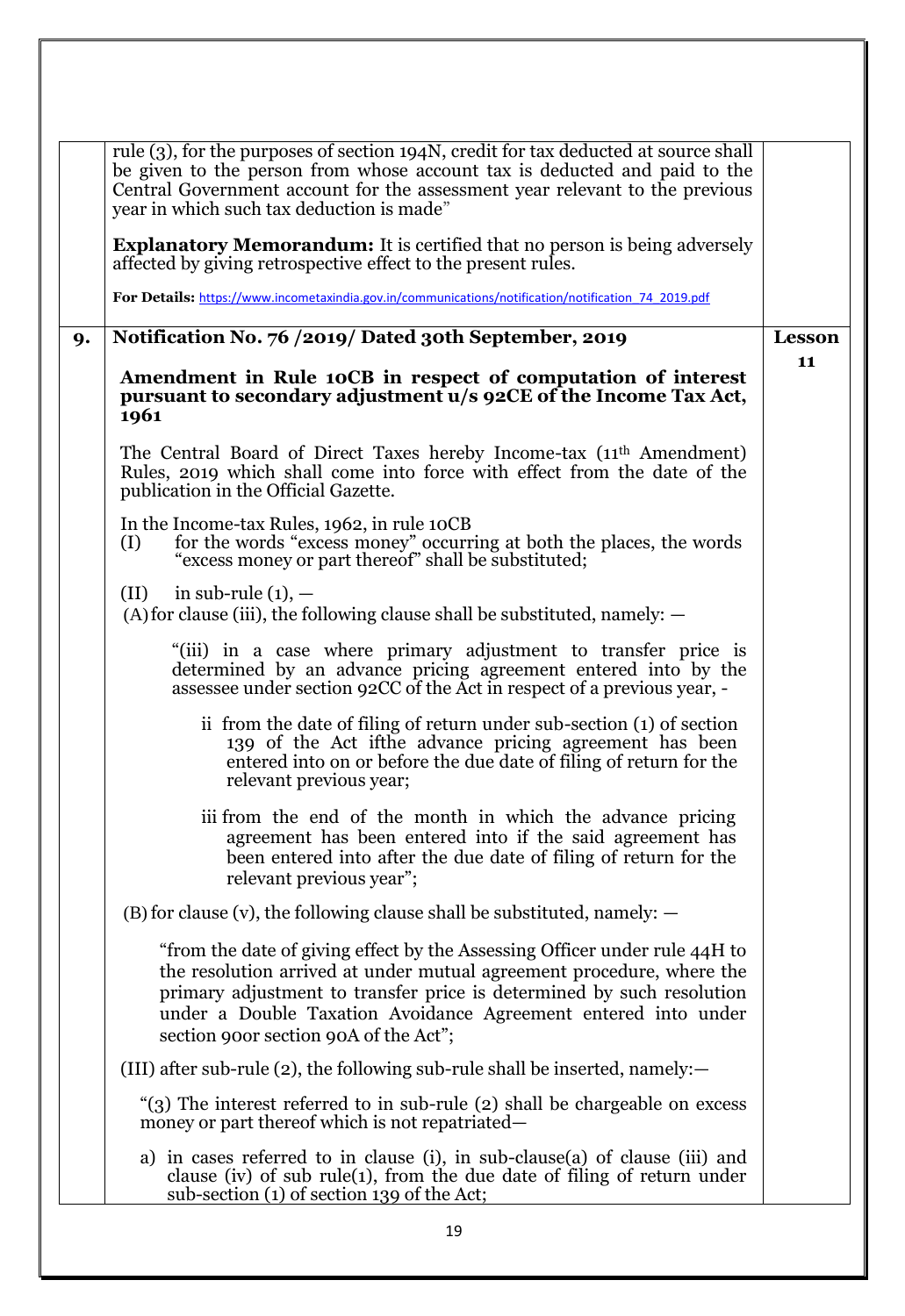|     | b) in cases referred to in clause (ii) of sub-rule (1), from the date of the<br>order of Assessing Officer or the appellate authority, as the case may be;                                                                                                                                                                                   |               |
|-----|----------------------------------------------------------------------------------------------------------------------------------------------------------------------------------------------------------------------------------------------------------------------------------------------------------------------------------------------|---------------|
|     | c) in cases referred to in sub-clause(b) of clause (iii) of sub-rule(1), from<br>the end of the month in which the advance pricing agreement has been<br>entered into by the assessee under section 92CC of the Act;                                                                                                                         |               |
|     | d) in cases referred to in clause (v) of sub-rule (1), from the date of giving<br>effect by the Assessing Officer under rule 44H to the resolution arrived<br>at under mutual agreement procedure.";                                                                                                                                         |               |
|     | (IV) for the Explanation, the following Explanation shall be substituted,<br>namely:                                                                                                                                                                                                                                                         |               |
|     | "Explanation-For the purposes of this rule, $-$<br>A. "International transaction" shall have the same meaning as<br>assigned to it in section 92B of the Act;<br>B. The rate of exchange for the calculation of the value in rupees of the                                                                                                   |               |
|     | international transaction denominated in foreign currency shall be<br>the telegraphic transfer buying rate of such currency on the last                                                                                                                                                                                                      |               |
|     | day of the previous year in which such international transaction<br>was undertaken and the "telegraphic transfer buying rate" shall<br>have the same meaning as assigned in the Explanation to rule 26."                                                                                                                                     |               |
|     | For Details: https://www.incometaxindia.gov.in/communications/notification/notification 76 2016.pdf                                                                                                                                                                                                                                          |               |
| 10. | Notification No. 78 / 2019 Dated 9th October, 2019                                                                                                                                                                                                                                                                                           | <b>Lesson</b> |
|     |                                                                                                                                                                                                                                                                                                                                              | $\mathbf{1}$  |
|     | The Central Government hereby for the purpose of clause (46) of section 10 of<br>the Income-tax Act, 1961 notifies 'Kerala Bamboo, Kattuvalli and Pandanus<br>Leaf Workers' Welfare Fund Board' (PAN AAAJK1244Q), a Board constituted<br>by the Government of Kerala, in respect of the following specified income<br>arising to that Board: |               |
|     | a. Government grant received for Scheme and Non Scheme Pension;<br>b. Contributions received from Employees and Employers;                                                                                                                                                                                                                   |               |
|     | c. Registration Fees;<br>d. Passbook charges collected;                                                                                                                                                                                                                                                                                      |               |
|     | e. Cost of duplicate identity card issued;<br>Fine collected; and<br>f.                                                                                                                                                                                                                                                                      |               |
|     | Interest earned on (a) to (f) above.<br>g.                                                                                                                                                                                                                                                                                                   |               |
|     | This notification shall be effective subject to the conditions that Kerala<br>Bamboo, Kattuvalli and Pandanus Leaf Workers' Welfare Fund Board,-                                                                                                                                                                                             |               |
|     | a) shall not engage in any commercial activity;                                                                                                                                                                                                                                                                                              |               |
|     | b) activities and the nature of the specified income shall remain unchanged<br>throughout the financial years; and                                                                                                                                                                                                                           |               |
|     | c) shall file return of income in accordance with the provision of clause (g)<br>of sub-section (4C) of section 139 of the Income-tax Act, 1961.<br>This notification shall apply with respect to the assessment years 2020-2021,<br>2021-2022, 2022-2023, 2023-2024 and 2024-2025.                                                          |               |
|     | For Details: https://www.incometaxindia.gov.in/communications/notification/notification 78 2019.pdf                                                                                                                                                                                                                                          |               |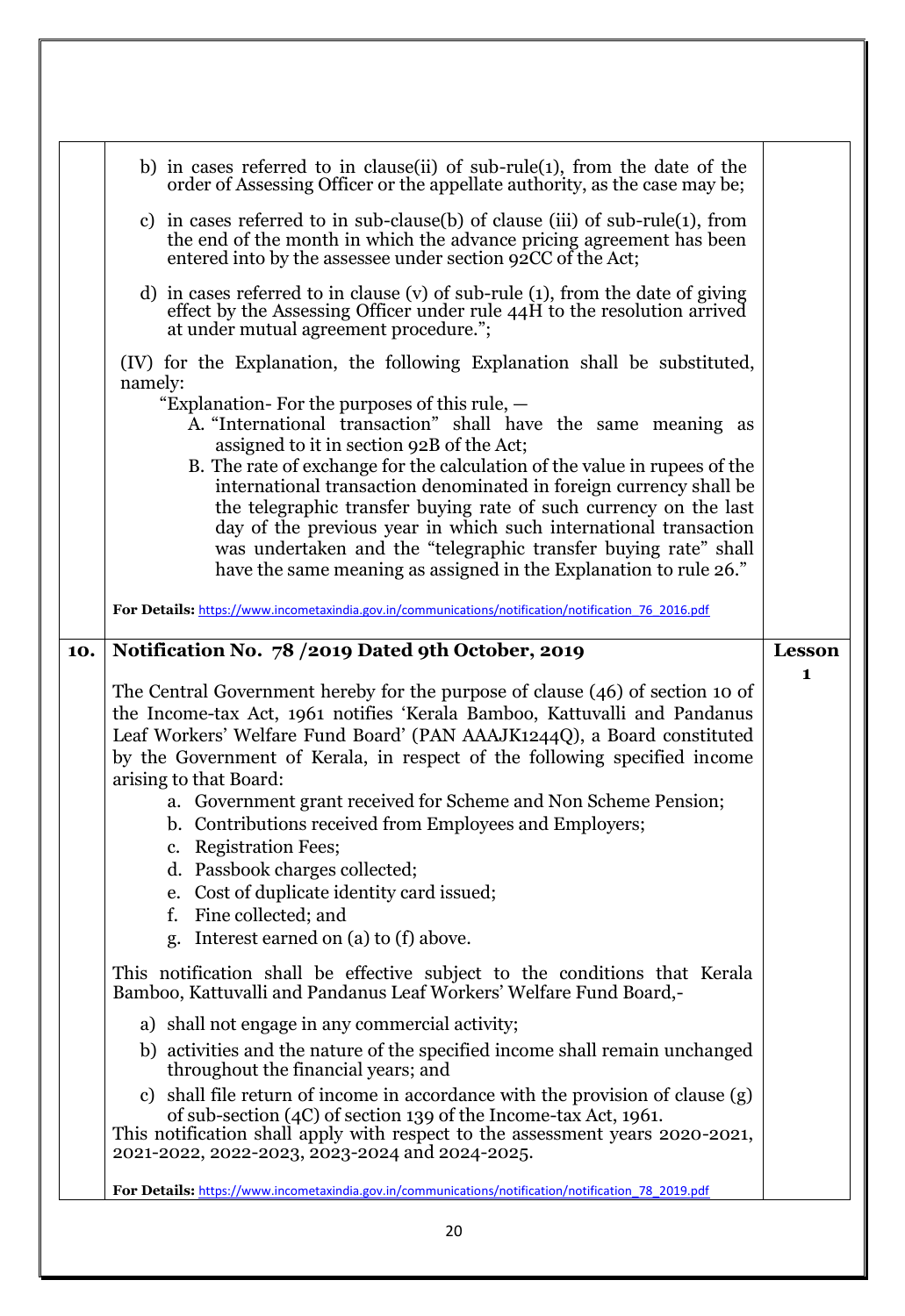| 11. | Notification No. 82/2019 Dated 21st October, 2019                                                                                                                                                                                                                                                                                                                                                                                                                                                                                                                                    | <b>Lesson</b> |
|-----|--------------------------------------------------------------------------------------------------------------------------------------------------------------------------------------------------------------------------------------------------------------------------------------------------------------------------------------------------------------------------------------------------------------------------------------------------------------------------------------------------------------------------------------------------------------------------------------|---------------|
|     | The Central Government hereby notifies the Core Settlement Guarantee<br>Funds set up by the Multi Commodity Exchange Clearing Corporation<br><b>Limited, Mumbai</b> for the purposes of the clause (23EE) of section 10 of the<br>Income-tax Act, 1961 for the assessment year 2019-2020 and subsequent<br>years.                                                                                                                                                                                                                                                                    | 1             |
|     | For Details https://www.incometaxindia.gov.in/communications/notification/notification_no82_2019.pdf                                                                                                                                                                                                                                                                                                                                                                                                                                                                                 |               |
| 12. | Notification No. 83/2019 Dated 21st October, 2019                                                                                                                                                                                                                                                                                                                                                                                                                                                                                                                                    | Lesson        |
|     | The Central Government hereby notifies the infrastructure debt fund namely,<br>the 'IDFC Infrastructure Finance Limited (PAN:AADCI5030Q)' for the<br>purpose of clause (47) of section 10 of the Income Tax Act, 1961, for the<br>assessment year 2020-2021 and subsequent assessment years subject to the<br>following conditions, namely: $-$<br>i.<br>that the infrastructure debt fund shall conform to and comply with the<br>provisions of the Income-tax Act, 1961, rule 2F of the Income-tax Rules,<br>1962 and the conditions provided by the Reserve Bank of India in this | 1             |
|     | regard;<br>ii.<br>that the infrastructure debt fund shall file its return of income as<br>required by sub-section (4C) of section 139 of the Income-tax Act, 1961<br>on or before the due date.                                                                                                                                                                                                                                                                                                                                                                                      |               |
|     | <b>For Details:</b><br>https://www.incometaxindia.gov.in/communications/notification/notification no83 2019.pdf                                                                                                                                                                                                                                                                                                                                                                                                                                                                      |               |
| 13. | Notification No. 88/2019 Dated 5th November, 2019                                                                                                                                                                                                                                                                                                                                                                                                                                                                                                                                    | <b>Lesson</b> |
|     | The Central Board of Direct Taxes hereby makes the following amendments in<br>the notification published in the Official Gazette vide number S.O. $2752(E)$ ,<br>dated the 22nd October, 2014 namely:-<br>In the said notification, in Schedule-I, against the entries in serial number 67,-                                                                                                                                                                                                                                                                                         | 1             |
|     | (i) in column (3), for the words "Jammu, Jammu and Kashmir", the<br>words "Jammu, the Union territory of Jammu and Kashmir and the<br>Union territory of Ladakh" shall be substituted;                                                                                                                                                                                                                                                                                                                                                                                               |               |
|     | (i) in column (4), for the words "All districts of State of Jammu and                                                                                                                                                                                                                                                                                                                                                                                                                                                                                                                |               |
|     | Kashmir", the words "All districts of the Union territory of Jammu<br>and Kashmir and of the Union territory of Ladakh" shall be<br>substituted;                                                                                                                                                                                                                                                                                                                                                                                                                                     |               |
|     | In Schedule $-II$ , against the entries in serial number 8, in column $(4)$ , for the<br>words "State of Jammu and Kashmir" the words "the Union territory of Jammu<br>and Kashmir and the Union territory of Ladakh" shall be substituted.                                                                                                                                                                                                                                                                                                                                          |               |
|     | This notification shall be deemed to have come into force with effect from the<br>31st day of October, 2019.                                                                                                                                                                                                                                                                                                                                                                                                                                                                         |               |
|     | <b>Explanatory Memorandum:</b> It is hereby certified that no person is being<br>adversely affected by giving retrospective effect to this notification.                                                                                                                                                                                                                                                                                                                                                                                                                             |               |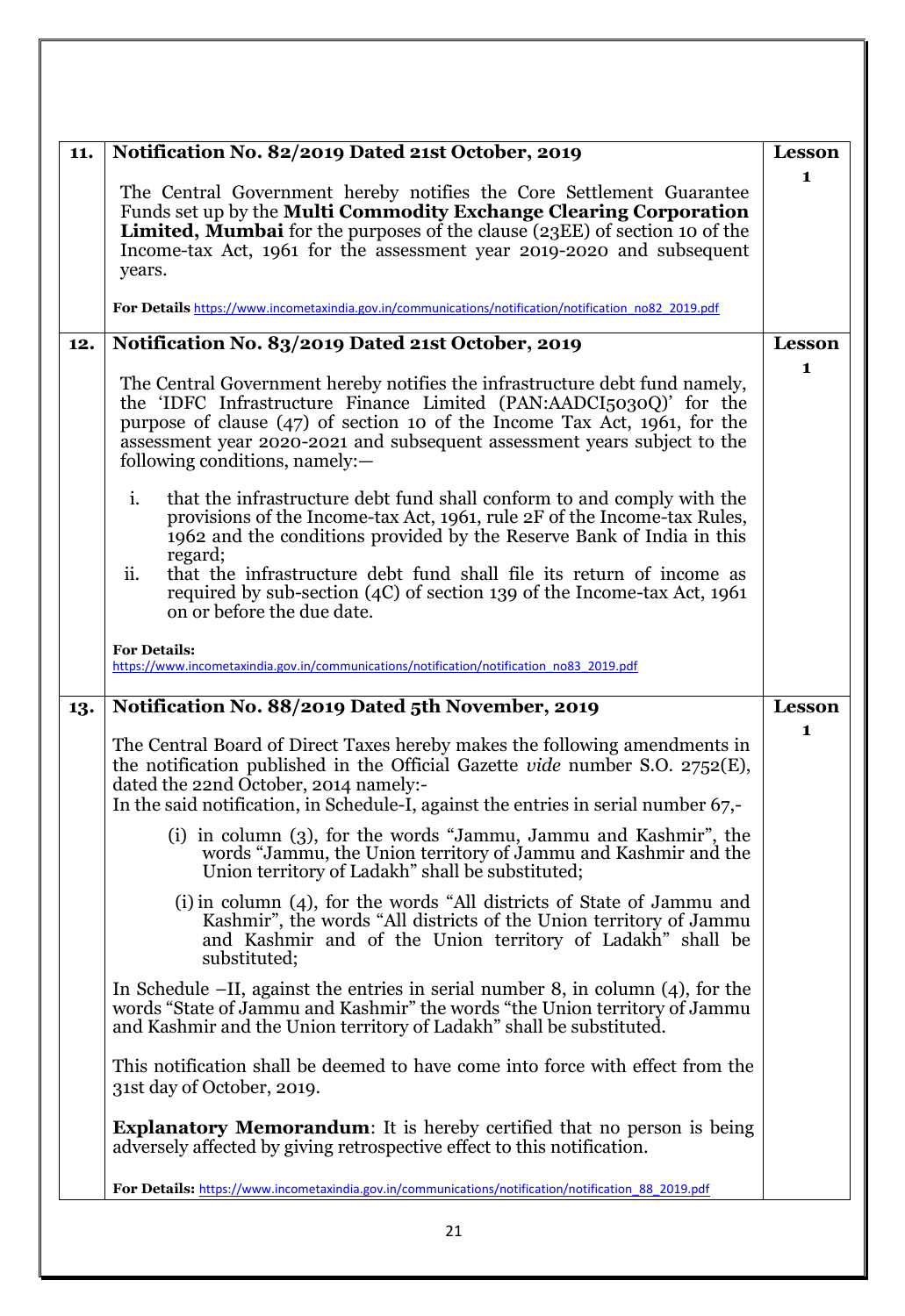| 14. | Notification No. 93 / 2019 Dated 5th November, 2019                                                                                                                                                                                                                                                                                                                                                          | <b>Lesson</b> |
|-----|--------------------------------------------------------------------------------------------------------------------------------------------------------------------------------------------------------------------------------------------------------------------------------------------------------------------------------------------------------------------------------------------------------------|---------------|
|     | The Central Board of Direct Taxes hereby makes the following amendments in<br>the notification published in the Official Gazette vide number S.O. 2914(E),<br>dated the 13th November, 2014 namely:-                                                                                                                                                                                                         | $\mathbf{1}$  |
|     | In the said notification, in the Schedule, against the entries in serial number 4,<br>in column (6), for the words "Jammu and Kashmir", the words "the Union<br>territory of Jammu and Kashmir and the Union territory of Ladakh" shall be<br>substituted.                                                                                                                                                   |               |
|     | This notification shall be deemed to have come into force with effect from the<br>31st day of October, 2019.                                                                                                                                                                                                                                                                                                 |               |
|     | <b>Explanatory Memorandum:</b> It is hereby certified that no person is being<br>adversely affected by giving retrospective effect to this notification.                                                                                                                                                                                                                                                     |               |
|     | For Details: https://www.incometaxindia.gov.in/communications/notification/notification 93 2019.pdf                                                                                                                                                                                                                                                                                                          |               |
| 15. | Notification No. 94 / 2019 Dated 5th November, 2019                                                                                                                                                                                                                                                                                                                                                          | <b>Lesson</b> |
|     |                                                                                                                                                                                                                                                                                                                                                                                                              | $\mathbf 1$   |
|     | The Central Board of Direct Taxes hereby makes the following amendments in<br>the notification published in the Official Gazette vide number S.O. $3125(E)$ ,<br>dated the 10th December, 2014 namely: -                                                                                                                                                                                                     |               |
|     | In the said notification, in Schedule -II, against the entries in serial number 6,<br>in column (4), for the words "Jammu and Kashmir", the words "the Union<br>territory of Jammu and Kashmir, Union territory of Ladakh" shall be<br>substituted.                                                                                                                                                          |               |
|     | This notification shall be deemed to have come into force with effect from the<br>31st day of October, 2019.                                                                                                                                                                                                                                                                                                 |               |
|     | <b>Explanatory Memorandum:</b> It is hereby certified that no person is being<br>adversely affected by giving retrospective effect to this notification.                                                                                                                                                                                                                                                     |               |
|     | For Details: https://www.incometaxindia.gov.in/communications/notification/notification 94 2019.pdf                                                                                                                                                                                                                                                                                                          |               |
| 16. | Notification No. 96/2019 Dated 11th November, 2019                                                                                                                                                                                                                                                                                                                                                           | <b>Lesson</b> |
|     |                                                                                                                                                                                                                                                                                                                                                                                                              | 6             |
|     | The Central Government hereby makes the Income tax Amendment (13th<br>Amendment), Rules, 2019 which shall come into force from the 1st day of<br>April, 2020.                                                                                                                                                                                                                                                |               |
|     | In the Income-tax Rules, 1962, after rule 11 UAB, the following rule shall be<br>inserted from the 1st day of April, 2020 and shall be applicable for assessment<br>year commencing on the 1st day of April, 2020 and subsequent assessment<br>years, namely:                                                                                                                                                |               |
|     | Prescribed class of persons for the purpose of clause (XI) of the<br>proviso to clause $(x)$ of sub-section $(2)$ section 56.                                                                                                                                                                                                                                                                                |               |
|     | 11 UAC. The provisions of clause $(x)$ of sub-section $(2)$ of section $56$ shall not<br>apply to any immovable property, being land or building or both, received by a resident of an unauthorised colony in the National Capital Territory of Delhi,<br>where the Central Government by notification in the Official Gazettee, regularised the transactions of such immovable property based on the latest |               |
|     | 22                                                                                                                                                                                                                                                                                                                                                                                                           |               |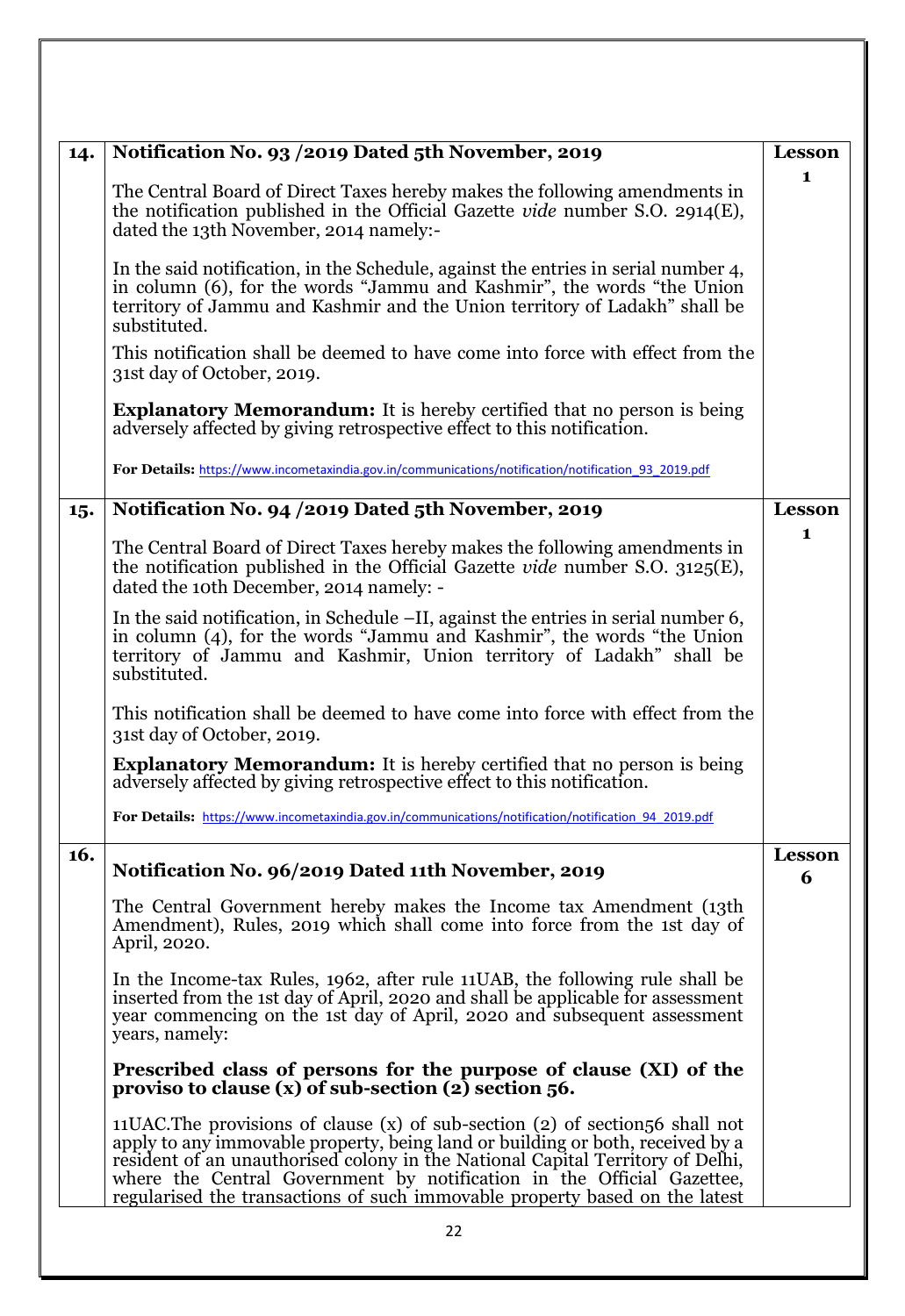|     | Power of Attorney, Agreement to Sale, Will, possession letter and other<br>documents including documents evidencing payment of consideration for<br>conferring or recognising right of ownership or transfer or mortgage in regard<br>to such immovable property in favour of such resident.                                                                                                                                                                                                                                                                                                                                |                  |
|-----|-----------------------------------------------------------------------------------------------------------------------------------------------------------------------------------------------------------------------------------------------------------------------------------------------------------------------------------------------------------------------------------------------------------------------------------------------------------------------------------------------------------------------------------------------------------------------------------------------------------------------------|------------------|
|     | Explanation. $-$ For the purposes of this rule, $-$                                                                                                                                                                                                                                                                                                                                                                                                                                                                                                                                                                         |                  |
|     | (a) "resident" means a person having physical possession of property on the<br>basis of a registered sale deed or latest set of Power of Attorney, Agreement to<br>Sale, Will, possession letter and other documents including documents<br>evidencing payment of consideration in respect of a property in unauthorised<br>colonies and includes their legal heirs but does not include tenant, licensee or<br>permissive user;                                                                                                                                                                                            |                  |
|     | (b) "unauthorized colony" means a colony or development comprising of a<br>contiguous area, where no permission has been obtained for approval of layout<br>plan or building plans and has been identified for regularization of such colony<br>in pursuance to the notification number S.O. 683(E), dated the 24th March,<br>2008, of the Delhi Development Authority, published in the Gazette of India,<br>Extraordinary, Part-II, Section 3, Sub-section (ii), dated the 24th March,<br>2008.'.                                                                                                                         |                  |
|     | For Details: https://www.incometaxindia.gov.in/communications/notification/notification 96 2019.pdf                                                                                                                                                                                                                                                                                                                                                                                                                                                                                                                         |                  |
| 17. | Notification No, 99/2019 Dated 27th November, 2019                                                                                                                                                                                                                                                                                                                                                                                                                                                                                                                                                                          | <b>Lesson</b>    |
|     | M/s International Centre for Research in Agroforestry, South Asia Regional<br>Programme, NASC Complex, Delhi (ICRAF) (PAN:- AAATI4803K) has been<br>approved by the Central Government for the purpose of clause (ii) of sub-<br>section (I) of section 35 of the Income-tax Act, 1961 (said Act), read with Rules<br>5C and 5D of the Income-tax Rules, 1962 (said Rules), from Assessment year<br>2019-2020 onwards in the category of 'Scientific Research Association',<br>subject to the certain conditions.<br>For Details: https://www.incometaxindia.gov.in/communications/notification/notification no 99 2019.pdf | $\boldsymbol{4}$ |
| 18. | Notification No.100 Dated 27th November, 2019                                                                                                                                                                                                                                                                                                                                                                                                                                                                                                                                                                               | <b>Lesson</b>    |
|     | The Central Government hereby notifies M/s National Stock Exchange of<br>India Limited, Mumbai (PAN: AAACN1797L) as a 'recognized<br><b>association'</b> for the purpose of clause (iii) in the Explanation of clause (e) of<br>the proiso to sub-section $(5)$ of Section 43 of the Income-tax Act, 1961 (43 of<br>1961) read with sub-rule (4) of Rule 6DDD of the Income-tax Rules. 1962,<br>subject to fulfilment of certain conditions in respect of trading in derivatives.<br>For Details: https://www.incometaxindia.gov.in/communications/notification/notification no 100 2019.pdf                                | $\boldsymbol{4}$ |
| 19. | Notification No. 103/2019 Dated 13th December, 2019                                                                                                                                                                                                                                                                                                                                                                                                                                                                                                                                                                         | <b>Lesson</b>    |
|     | The Central Government hereby specifies that the persons who have made a<br>declaration under sub-section (1) of section 183, but have not made payment of<br>the tax and surcharge payable under section 184 and penalty payable under                                                                                                                                                                                                                                                                                                                                                                                     | 9                |
|     | 23                                                                                                                                                                                                                                                                                                                                                                                                                                                                                                                                                                                                                          |                  |